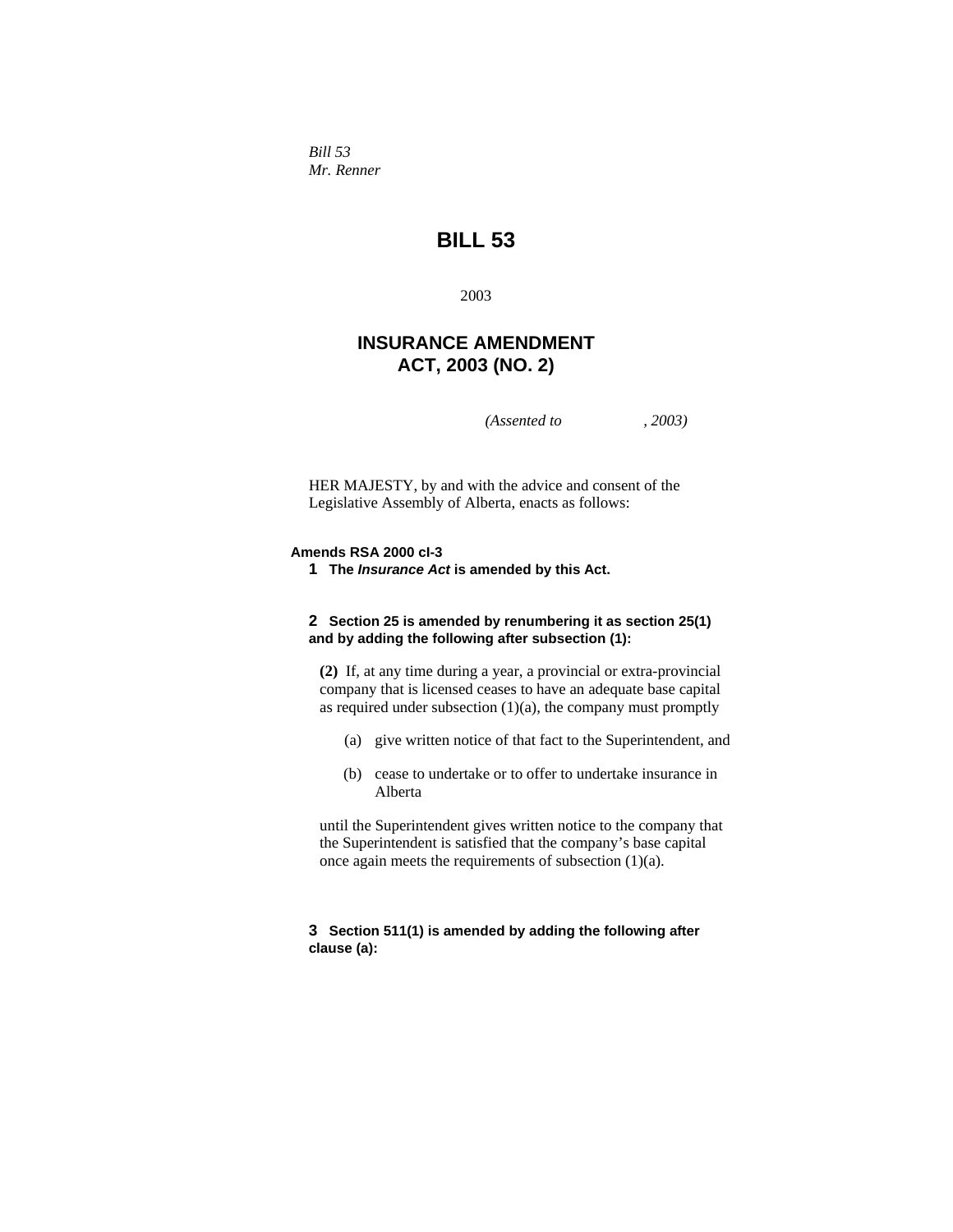(a.1) governing the relationships among, and the duties and functions of, insurers, insurance agents and insurance brokers;

## **4 Section 608 is repealed and the following is substituted:**

## **Definitions**

**608** In this Subpart,

- (a) "accident" means an accident arising from the use or operation of an automobile;
- (b) "accident claim" means a claim for loss or damages from bodily injury or death arising from an accident;
- (c) "basic coverage" means insurance coverage required or provided for under sections 627 and 629;
- (d) "contract" means a contract of automobile insurance;
- (e) "insured" means a person insured by a contract whether named or not and includes any person who is stated in a contract to be entitled to benefits payable under the insurance mentioned in section 629 whether described in the contract as an insured person or not.

# **5 The following is added after section 613:**

# **Prohibition on refusal to issue contract, etc.**

**613.1(1)** In this section, "adverse contractual action" means, with respect to basic coverage,

- (a) refusing to process an application for automobile insurance;
- (b) refusing to issue a contract;
- (c) refusing to renew a contract;
- (d) terminating a contract;
- (e) cancelling a contract;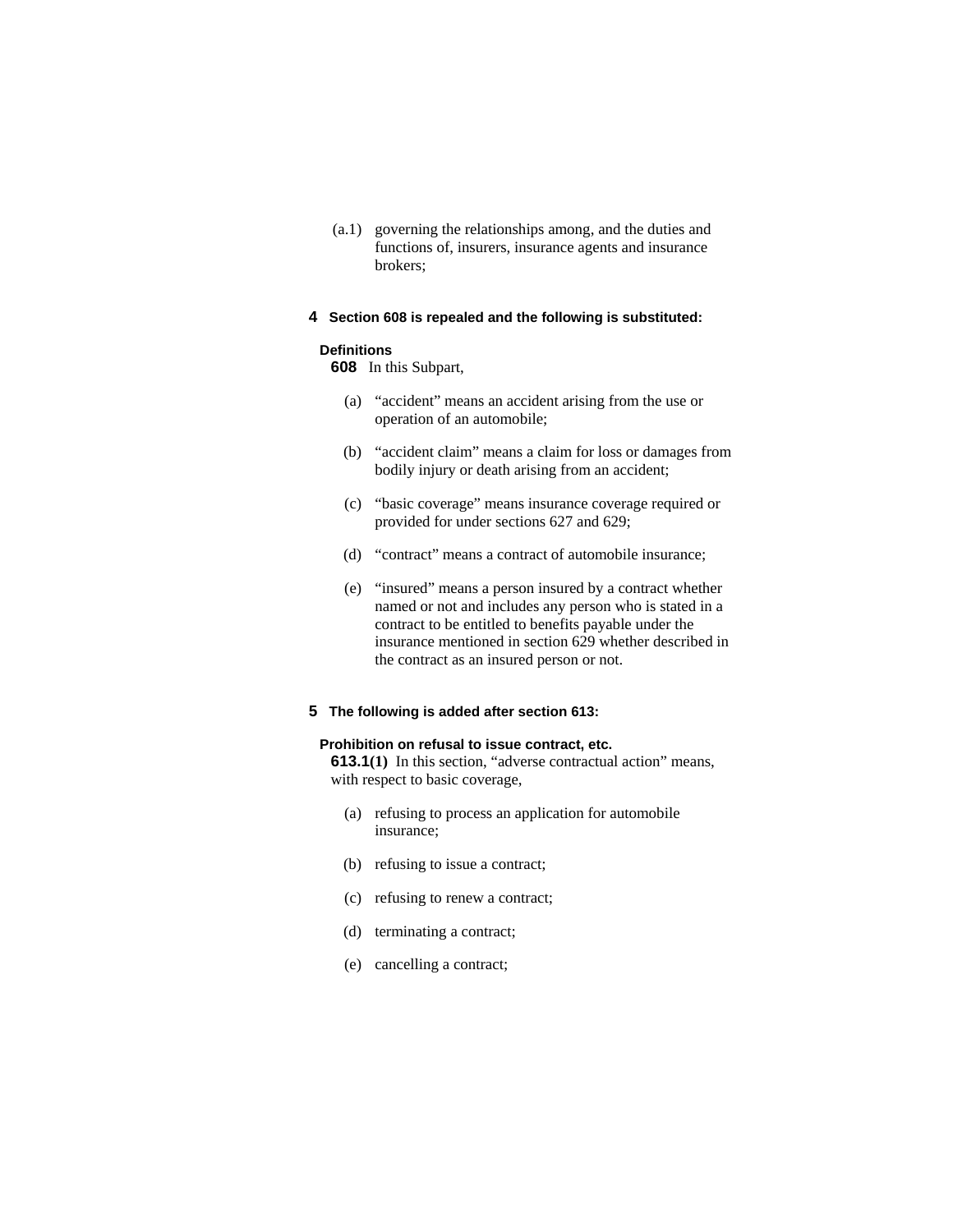- (f) refusing to provide any coverage or endorsement;
- (g) refusing to continue any coverage or endorsement;
- (h) any action respecting a contract, not referred to in clauses (a) to (g), that is prescribed or otherwise described by regulation as adverse contractual action.

**(2)** An insurer, insurance agent or insurance broker must not, directly or indirectly, take any adverse contractual action with respect to an insured or an applicant for a contract except for one or more of the following reasons:

- (a) the non-payment of a premium or any portion of a premium;
- (b) the failure of the insured or the applicant for a contract to inform the insurer or to keep the insurer informed, where requested to do so by the insurer, as to who is the principal driver of the automobile for which the insurance coverage is or is to be issued;
- (c) in the case of an insurer that is a provincial or extra-provincial company, the insurer is required to cease to undertake or to offer to undertake insurance pursuant to section 25(2);
- (d) in the case of an insurer that is a federally authorized company, the federal Superintendent of Financial Institutions has ordered or otherwise directed the insurer to cease carrying on business or insuring risks in Canada;
- (e) the insurer has given notice under section 661.2(3) that the insurer intends to withdraw from the business of automobile insurance;
- (f) where permitted by regulation, any reasons not referred to in clauses (a) to (e) that are prescribed or otherwise described by regulation.
- **(3)** Where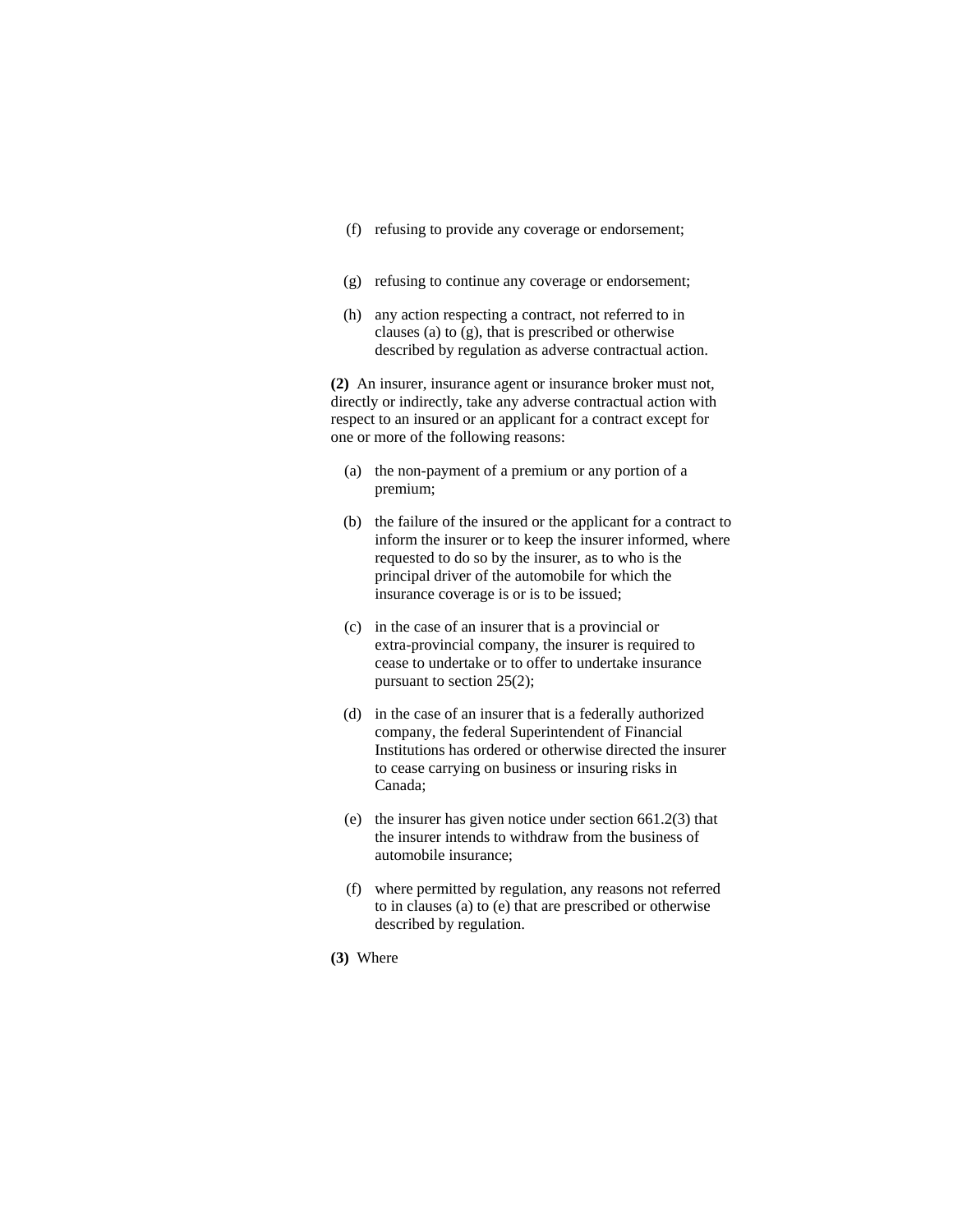- (a) a premium or any portion of a premium that is owing in respect of a contract is in arrears,
- (b) the insurer takes adverse contractual action by reason of those arrears not being paid, and
- (c) the person liable for those arrears applies to the insurer to renew or issue a contract or to any other insurer to issue a contract,

the insurer may refuse to renew or issue, as the case may be, a contract to that person until those arrears are paid to the insurer to which the arrears are owing.

- **(4)** The Lieutenant Governor in Council may make regulations
	- (a) permitting adverse contractual action to be taken other than under subsection  $(2)(a)$  to  $(e)$  and prescribing or otherwise describing any reasons not referred to in subsection (2)(a) to (e) under which adverse contractual action may be taken;
	- (b) prescribing or otherwise describing any action, not referred to in subsection  $(1)(a)$  to  $(g)$ , as adverse contractual action;
	- (c) governing the taking of adverse contractual action;
	- (d) governing the issuing or renewing of contracts;
	- (e) governing any transitional matter concerning the application of this section in respect of matters dealt with under this section;
	- (f) providing for any matter that the Lieutenant Governor in Council considers advisable for carrying out the purpose and intent of this section.
- **6 The following is added after section 626:**
	- **Reductions of automobile accident claim awards 626.1(1)** In this section,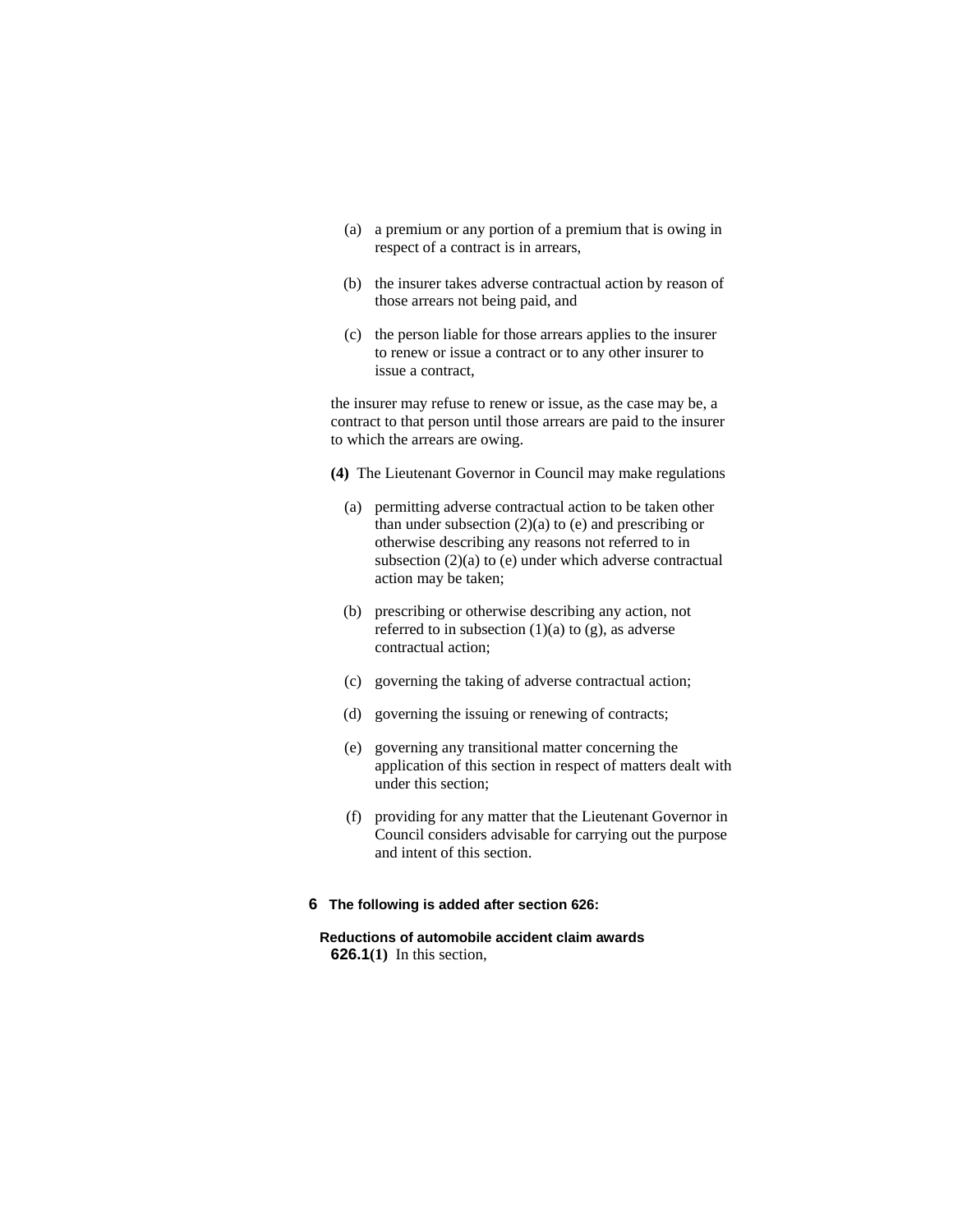- (a) "award" means a judgment or settlement in respect of an accident claim;
- (b) "prescribed" means provided for in regulations made under subsection (8).

**(2)** To the extent that an award is for or is determined with reference to loss of earnings, the amount of the award must be reduced by

- (a) income tax, if the award is not subjected to income tax,
- (b) contributions by employees, and 50% of contributions by self-employed persons, under the *Canada Pension Plan* (Canada), and
- (c) premiums under the *Employment Insurance Act* (Canada) relating to the state of being employed,

that would be or would have been payable on or with reference to the lost earnings, both before and after the award, had the accident not occurred.

**(3)** The whole of or the portion of an award that is for or is calculated with reference to a head of damages to which any payment in any form specified in any clause of subsection (4) relates must be reduced by the aggregate of all payments, both before and after the award, and net of tax, contributions and premiums referred to in subsection (2)(a) to (c) paid or payable on those payments (so far as applicable), that

- (a) are received by or on behalf of the claimant as a result of or otherwise in respect of the accident,
- (b) are in any form specified in subsection (4)(a) to (h), and
- (c) relate to that head of damages.
- **(4)** The forms of payment referred to in subsection (3) are
	- (a) medical, dental, disability, rehabilitation, income continuation or replacement and hospitalization benefits paid on a no-fault basis and received by or on behalf of a resident of a jurisdiction other than Alberta under a contract of automobile insurance,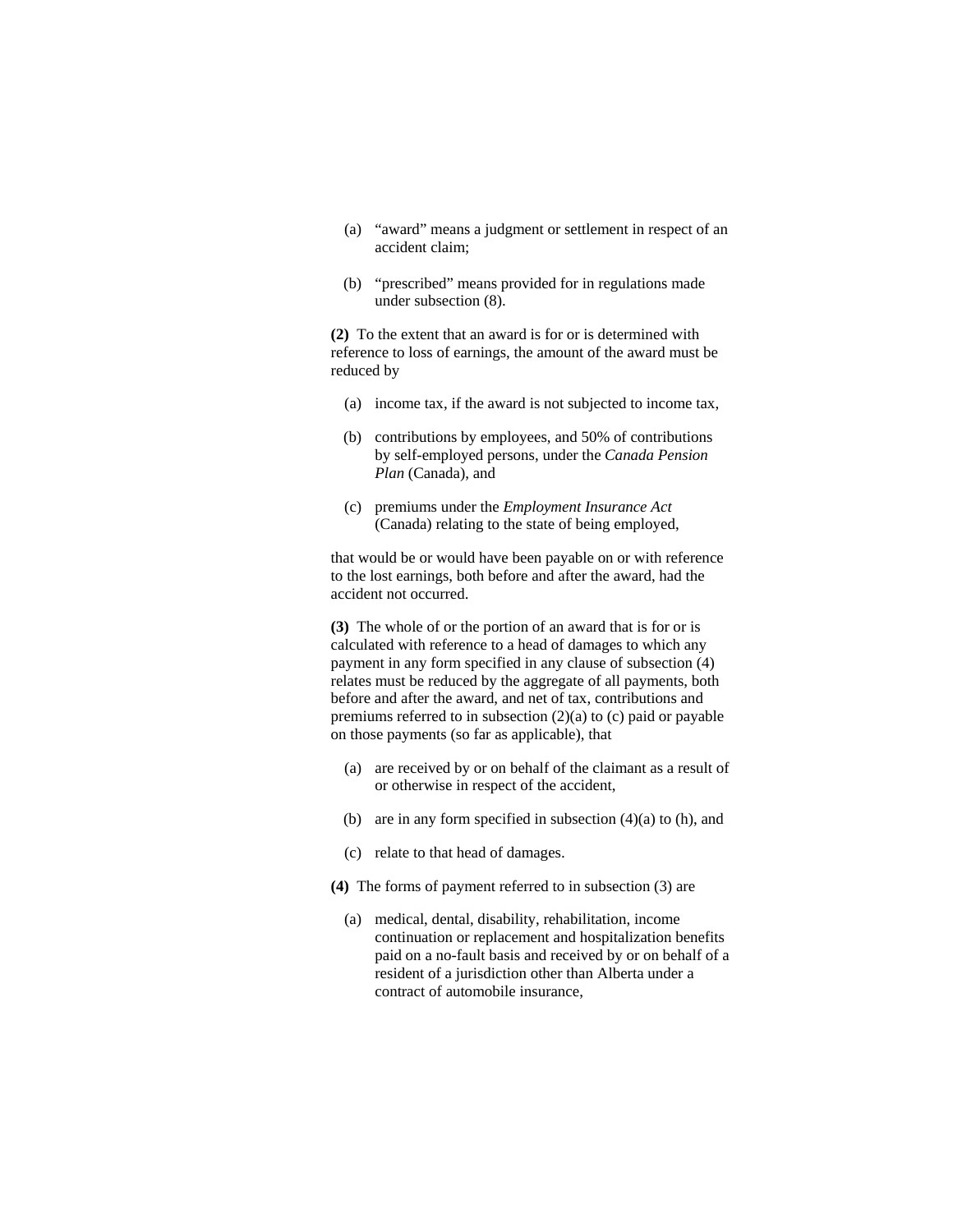- (b) medical care and sickness and accident benefits comprising medical care or goods or services that are not provided under the *Alberta Health Care Insurance Act* or, where the claimant is a resident of another jurisdiction, the equivalent legislation of that jurisdiction, or that exceed the limits for that care or those goods or services under that Act or that equivalent legislation,
- (c) proceeds of a policy of insurance that falls within Subpart 6 of Part 5 or the legislation of another jurisdiction that is equivalent to that Subpart,
- (d) benefits under a prescribed income continuation or replacement plan or scheme,
- (e) benefits under an income replacement plan or scheme referred to in section 15.1,
- (f) disability pensions under the *Canada Pension Plan* (Canada) or under any equivalent legislation of a jurisdiction outside Canada,
- (g) compensation under legislation of another jurisdiction that is equivalent to the *Workers' Compensation Act* and its regulations, in respect of disability, medical, dental, rehabilitation or hospitalization expenses, and
- (h) any other prescribed payments, benefits or compensation under the laws of any jurisdiction, other than laws referred to in clauses (e), (f) and (g).

**(5)** The reference in subsection (3) to payments received is deemed to include circumstances where a legal obligation to make the payments or to provide related benefits referred to in subsection (4) to or on behalf of the claimant (netted, where applicable, as referred to in subsection (3)) has been established or acknowledged before the award.

**(6)** A person who makes or assumes liability for a payment referred to in subsection (3) is not subrogated to a right of recovery of the insured against another person in respect of that payment.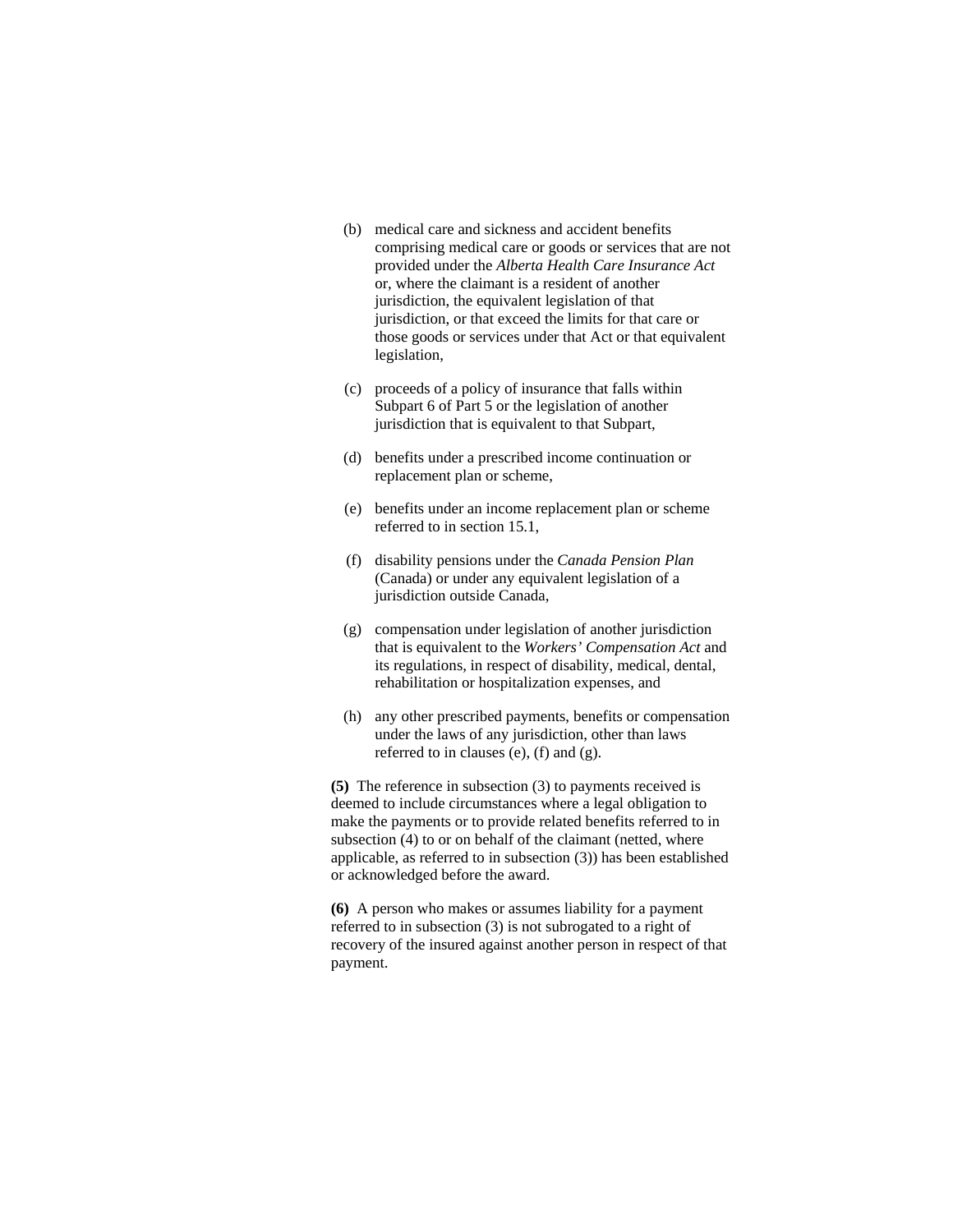**(7)** Nothing in this section shall be construed as limiting a court's ability to take into account any premiums or other amounts paid by a claimant in respect of any benefits, policies, plans or compensation in any form specified in any clause of subsection (4).

**(8)** For the purposes of this section, the Lieutenant Governor in Council may make regulations

- (a) respecting any matter or thing that may be or is to be prescribed for the purposes of this section, and
- (b) defining, for the purposes of this section, any expression used in it and not defined in this Subpart.

**(9)** This section does not apply to any accident claim that arose in respect of an accident that occurred before the coming into force of this section.

# **7 Section 627 is amended by adding the following after subsection (5):**

**(6)** Notwithstanding subsection (4), but subject to section 613.1, no insurer may refuse a request by an insured or an applicant for a contract to increase the limit to one of the following amounts, exclusive of interest and costs, against liability resulting from bodily injury to or the death of one or more persons and loss of or damage to property:

- (a) \$500 000;
- (b) \$1 000 000;
- $(c)$  \$2 000 000.

# **8 Section 629 is amended**

- **(a) in subsection (2) by striking out** "involving an automobile";
- **(b) by repealing subsections (7) and (8);**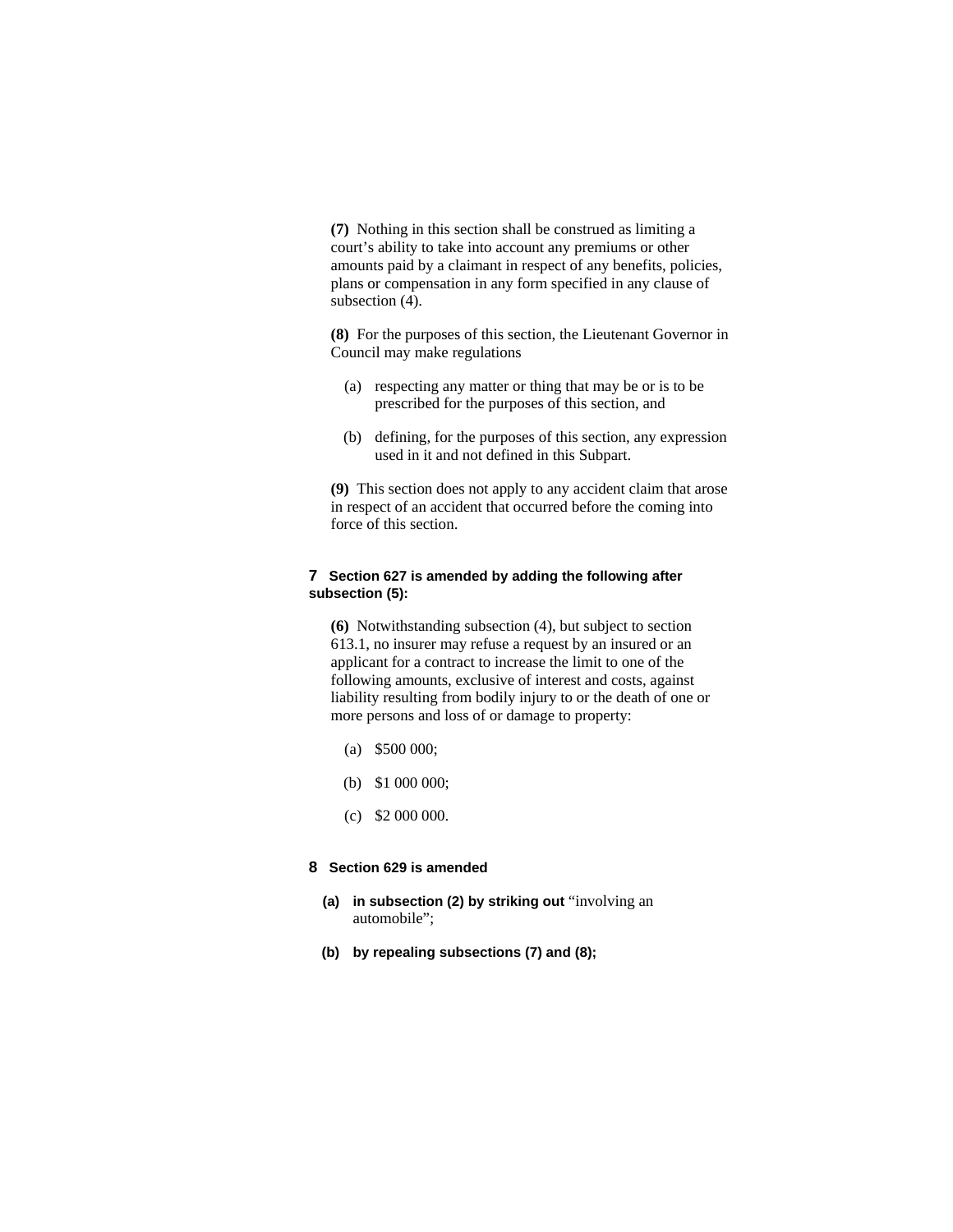## **(c) in subsection (9) by adding the following after clause (c):**

- (d) establishing or governing a system or process for the examination, assessment and treatment or rehabilitation of bodily injuries suffered by an insured as a result of an accident in respect of which benefits are payable under this section;
- (e) governing the payment of any fees, levies or other assessments in respect of a system or process established under clause (d), including, without limitation, regulations respecting
	- (i) the amount of the fees, levies or other assessments or the manner in which and by whom any of those amounts are to be determined, and
	- (ii) to whom and by whom the fees, levies or other assessments are to be paid;
- (f) providing for any matter that the Lieutenant Governor in Council considers advisable for carrying out the purpose and intent of this section.
- **9 The following is added after section 635:**

# **Regulations re notice of legal representation**

**635.1** The Lieutenant Governor in Council may make regulations requiring a lawyer retained by a plaintiff in an action arising out of an accident to give notice of that fact to the defendant's insurer, including regulations respecting the time at which and the manner in which that notice must be given.

# **10 Section 636 is amended by adding the following after subsection (4):**

- **(5)** The Lieutenant Governor in Council may make regulations
	- (a) authorizing the Court to make an order requiring an insurer to make a payment under this section to a claimant in advance of any judgment;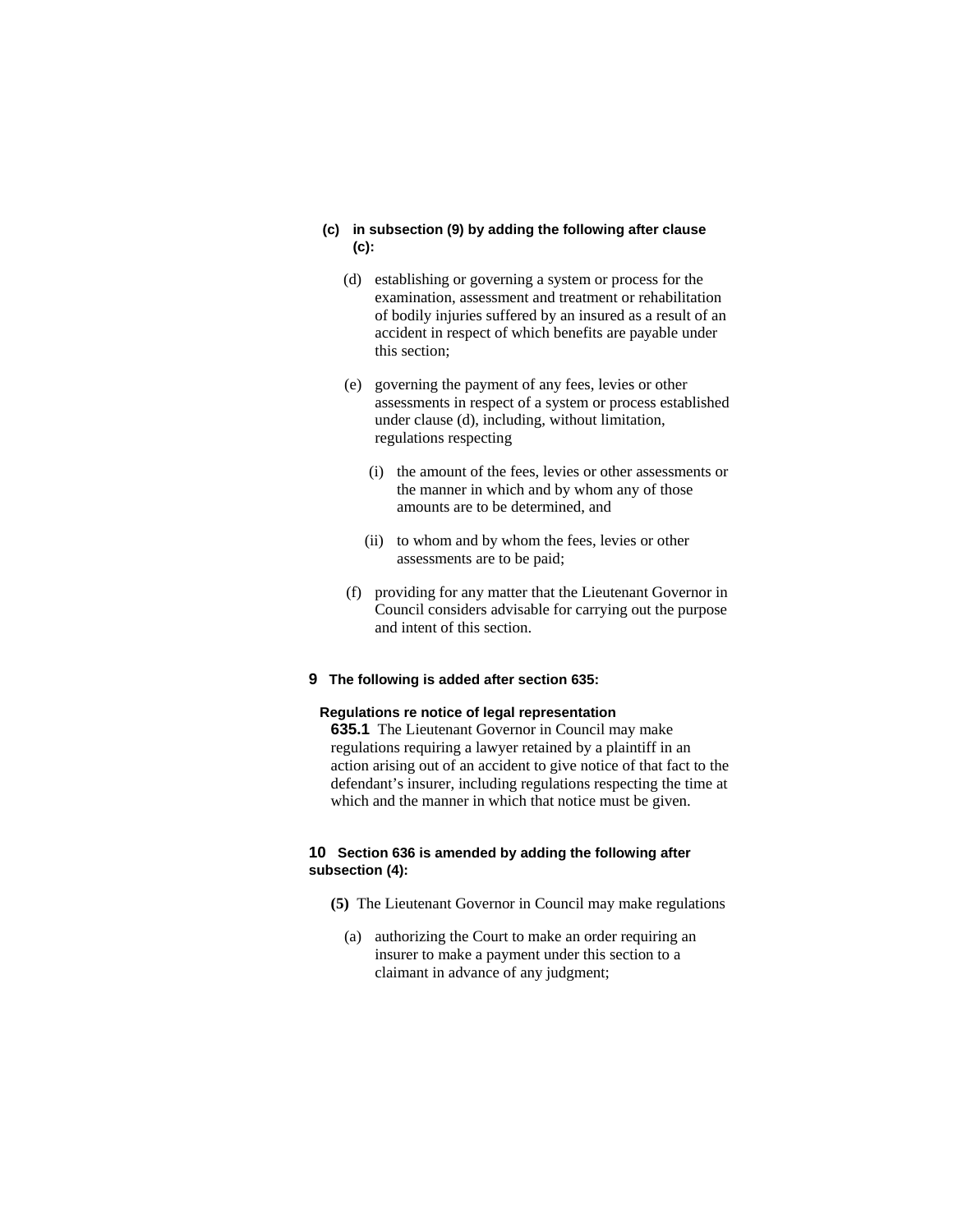(b) prescribing or otherwise describing the circumstances under which an order referred to in clause (a) may be made.

## **11 The following is added after section 637:**

## **Regulations re disclosure of policy limits**

**637.1** The Lieutenant Governor in Council may make regulations respecting the disclosure of liability limits under a motor vehicle liability policy, including, without limitation, regulations respecting

- (a) the circumstances under which the disclosure is to be made;
- (b) to whom and by whom the disclosure is to be made;
- (c) the form and manner in which and the time at which the disclosure must be made.

# **12 Sections 640(1) and 642(1) are amended by striking out**

"involving an automobile".

#### **13 The following is added after section 650:**

## **Minor Injuries**

## **Minor injury**

**650.1(1)** In this section, "minor injury" means an injury as defined or otherwise described by regulation as a minor injury.

**(2)** In an accident claim, the amount recoverable as damages for non-pecuniary loss of the plaintiff for a minor injury must be calculated or otherwise determined in accordance with the regulations.

- **(3)** The Lieutenant Governor in Council may make regulations
	- (a) defining minor injury or otherwise describing what constitutes a minor injury;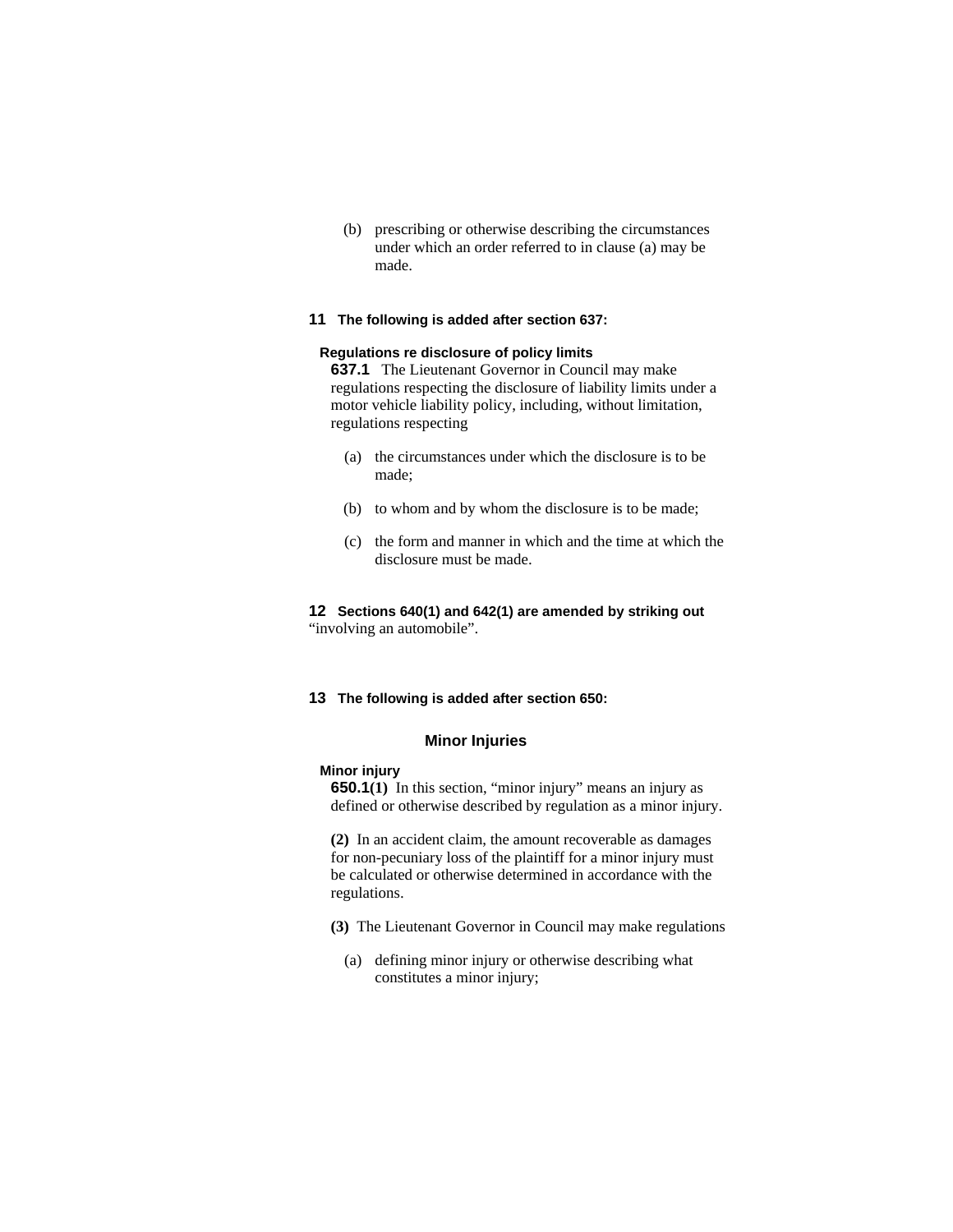- (b) providing for the classification of or categories of minor injuries;
- (c) providing for the assessment of injuries, including, without limitation, regulations establishing or adopting guidelines, best practices or other methods for assessing whether an injury is or is not a minor injury;
- (d) governing damages, including the amounts of or limits on damages, for non-pecuniary loss for minor injuries;
- (e) governing deductible amounts or limits and the application of those amounts or limits in respect of damages for non-pecuniary loss for minor injuries;
- (f) providing for or otherwise setting out circumstances under which a minor injury to which this section would otherwise apply is exempt from the operation of this section;
- (g) governing the application of this section in respect of injuries arising out of an accident where
	- (i) it is unclear as to whether or not this section applies to those injuries, or
	- (ii) the injuries consist of a combination of minor injuries to which this section applies and injuries to which this section does not apply;
- (h) establishing and governing a system or process under which a person or a committee, panel or other body may review any injury to a person and give an opinion as to whether or not the injury is a minor injury;
- (i) providing for the appointment or designation of persons or of members of committees, panels or other bodies for the purposes of a system or process established under clause (h);
- (j) governing the payment of any fees, levies and other assessments in respect of a system or process established under clause (h), including, without limitation, regulations respecting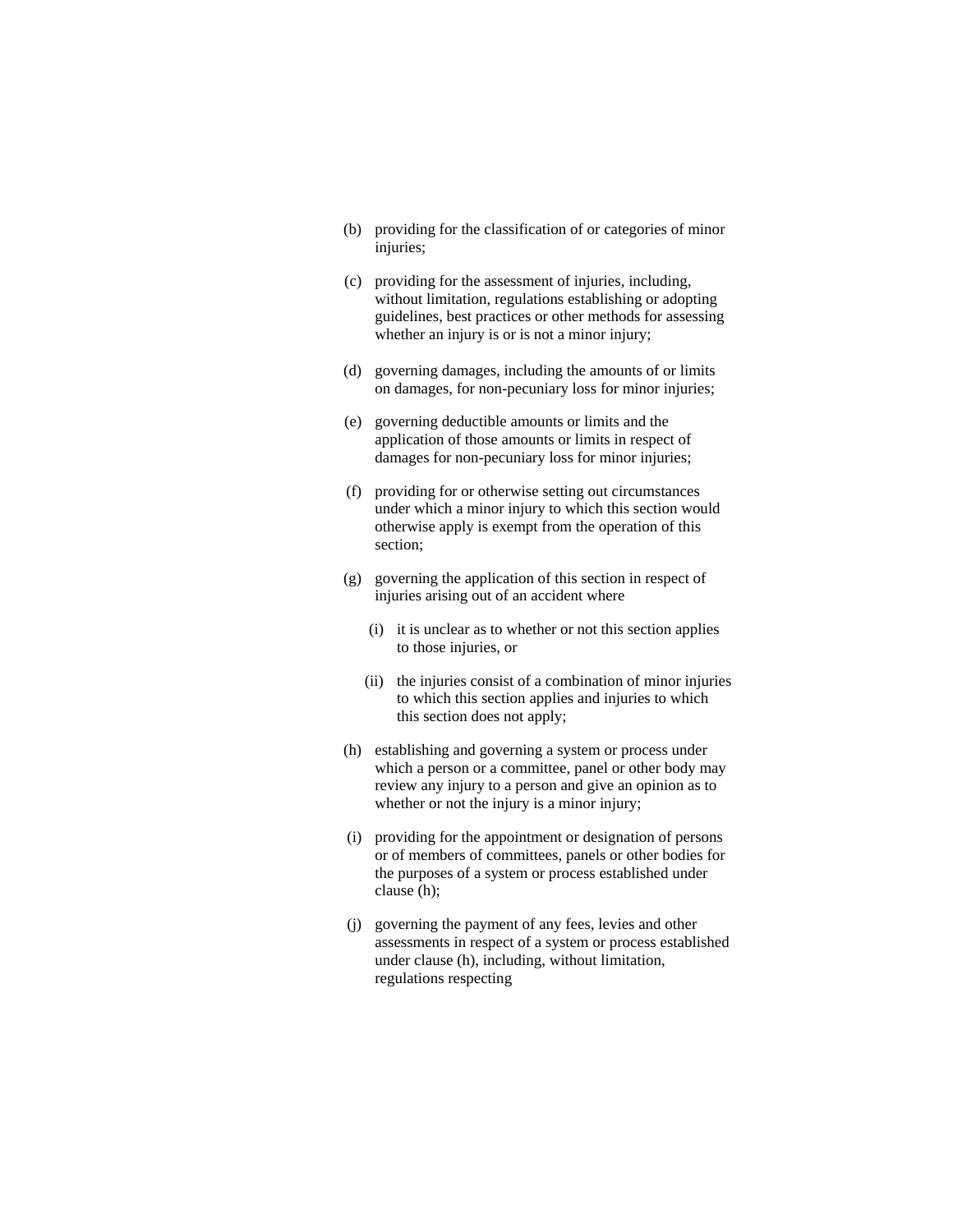- (i) the amount of the fees, levies or other assessments or the manner in which and by whom any of those amounts are to be determined, and
- (ii) by whom and to whom the fees, levies or other assessments are to be paid;
- (k) governing any transitional matter concerning the application of this section in respect of matters dealt with under this section;
- (l) providing for any matter that the Lieutenant Governor in Council considers advisable for carrying out the purpose and intent of this section.

**(4)** This section does not apply to any accident claim that arose in respect of an accident that occurred before the coming into force of this section.

#### **Structured Judgments**

## **Regulations re structured judgments**

**650.2(1)** The Lieutenant Governor in Council may make regulations

- (a) authorizing the Court to make an order directing that any award for damages in respect of an action for loss or damages from bodily injury or death arising from an accident must be paid periodically on the terms the Court considers appropriate;
- (b) prescribing or otherwise describing the circumstances under which an order referred to in clause (a) may be made.

**14 Section 651(1) is amended by striking out** "An" **and substituting** "Subject to section 626.1(6), an".

**15 The heading preceding section 652 and sections 652 to 660 are repealed and the following is substituted:**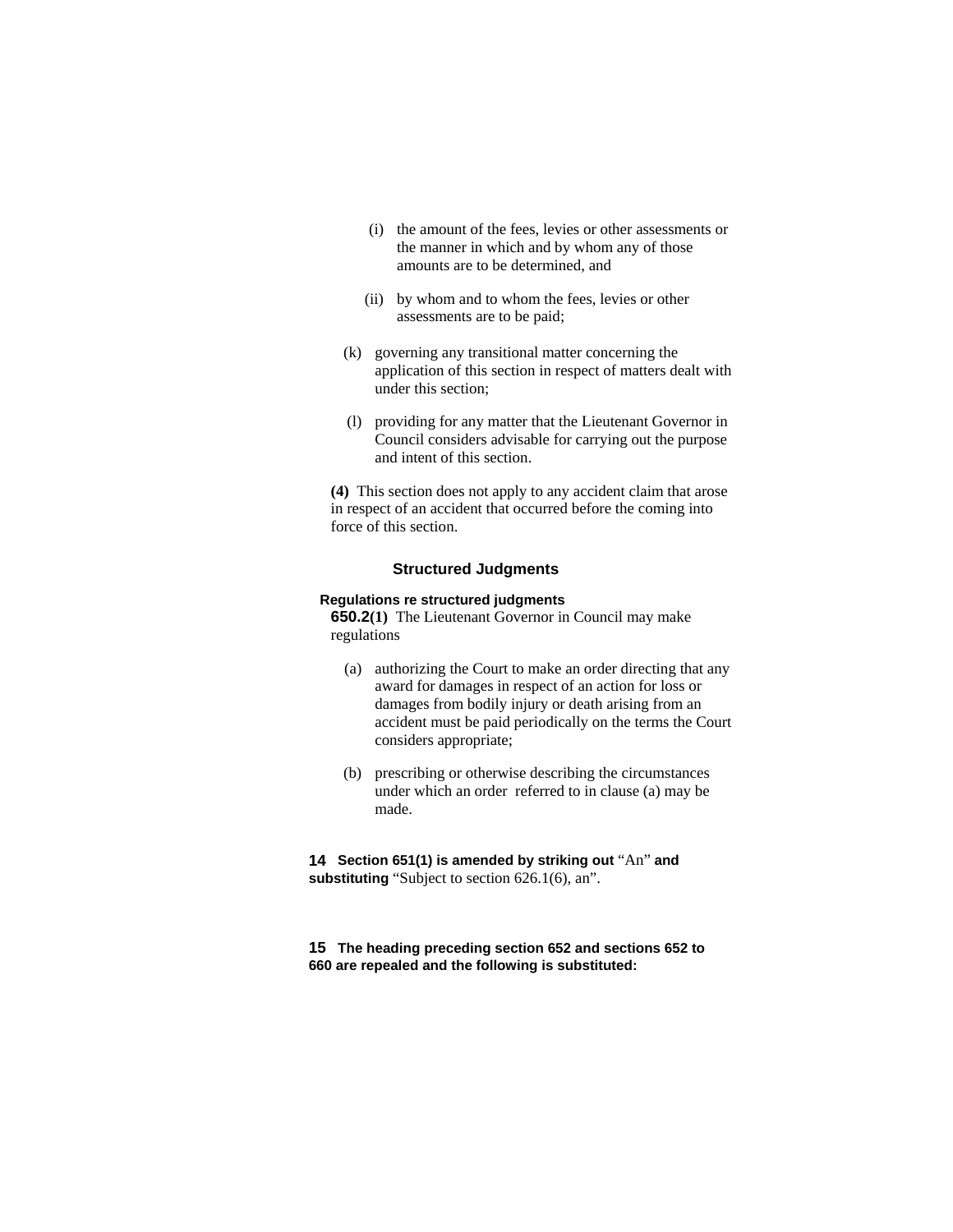# **Automobile Insurance Rate Board**

## **Definitions**

- **652** In this section and sections 653 to 660.2,
	- (a) "additional coverage" means automobile insurance that may be made available by an insurer that supplements basic coverage, including, without limitation, collision coverage;
	- (b) "Board" means the Automobile Insurance Rate Board.

#### **Rate Board established**

**653(1)** The Automobile Insurance Rate Board is established consisting of

- (a) at least 3 but not more than 7 members appointed by the Lieutenant Governor in Council, and
- (b) the Superintendent.
- **(2)** The Superintendent is a non-voting member of the Board.
- **(3)** The Lieutenant Governor in Council may
	- (a) appoint one of the members of the Board, other than the Superintendent, as chair and another as vice-chair, and
	- (b) fix the remuneration and provide for the payment of expenses to the members who are not employees of the Government.

**(4)** The term of office of a member of the Board referred to in subsection  $(1)(a)$  must not exceed 3 years.

**(5)** A member of the Board referred to in subsection (1)(a) may be reappointed for 2 additional terms of office.

**(6)** Notwithstanding subsection (5), the chair of the Board is always eligible to be reappointed as chair.

**(7)** A person appointed as a member of the Board continues to hold office after the expiry of the member's term until the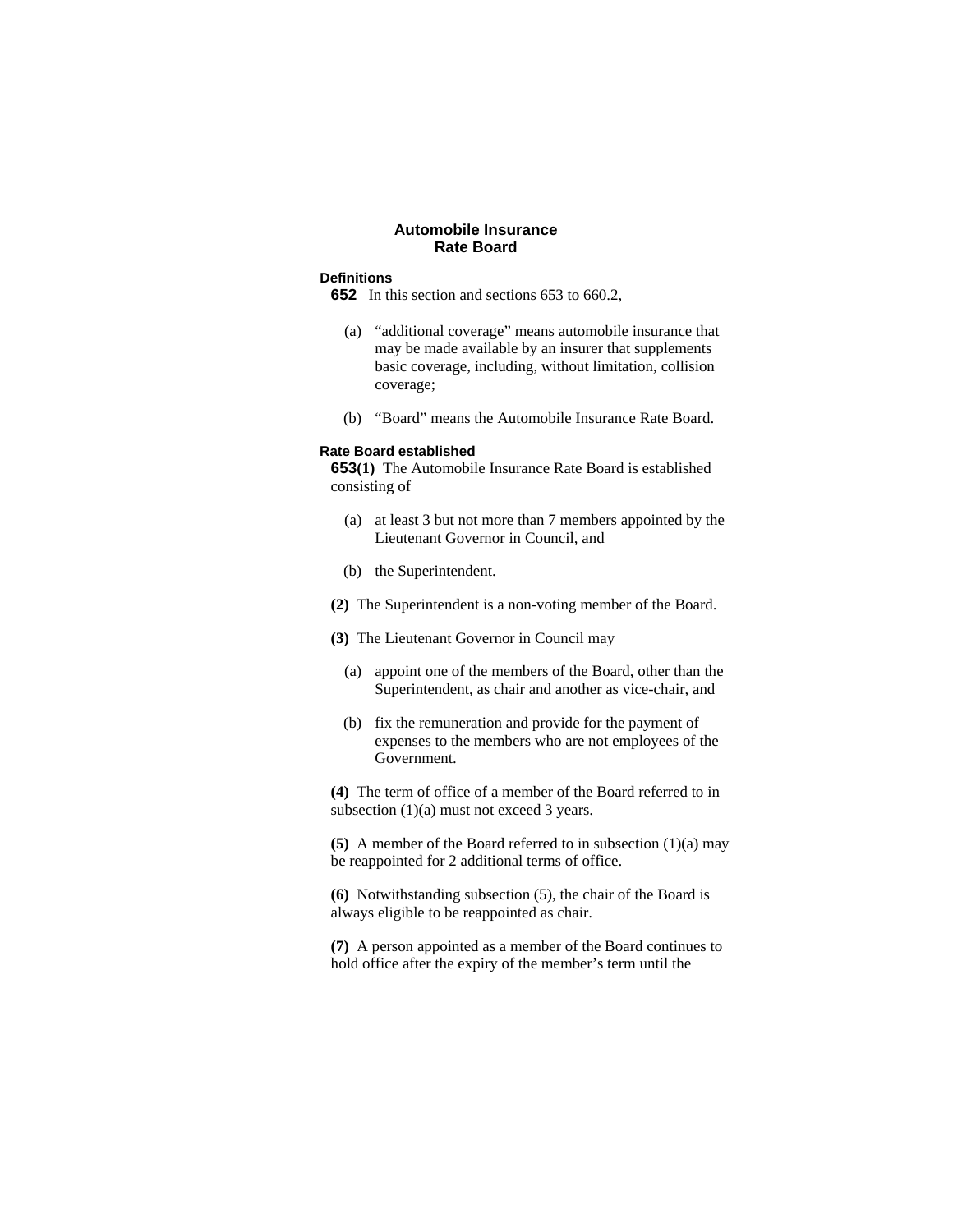member is reappointed, the member's successor is appointed or 12 months has elapsed, whichever occurs first.

**(8)** Subject to the approval of the Lieutenant Governor in Council, the Board may from time to time appoint one or more persons having special technical or other knowledge to inquire into and report to the Board in respect of any matter before the Board or in respect of which the Board considers it necessary to have information for the proper carrying out of its duties and functions.

**(9)** A person appointed by the Board pursuant to subsection (8) must be paid the remuneration specified by the Lieutenant Governor in Council.

**(10)** A majority of the members of the Board constitutes a quorum for the purpose of exercising its powers and performing its duties and functions.

**(11)** An order, direction, approval or other instrument that the Board is permitted or required to make may be made on its behalf by the chair, the vice-chair or any other member of the Board.

**(12)** An order, direction, approval or other instrument purporting to be signed by the chair, the vice-chair or a member of the Board on behalf of the Board is admissible in evidence in any proceedings as proof, in the absence of evidence to the contrary,

- (a) that the order, direction, approval or instrument is the act of the Board, and
- (b) that the person signing it was authorized to do so

without proof of the appointment of the individual signing as a member of the Board, or the individual's designation as chair or vice-chair, as the case may be, or of the individual's signature.

**(13)** The Board may make rules governing its procedures.

**(14)** The *Regulations Act* does not apply to rules made under subsection (13).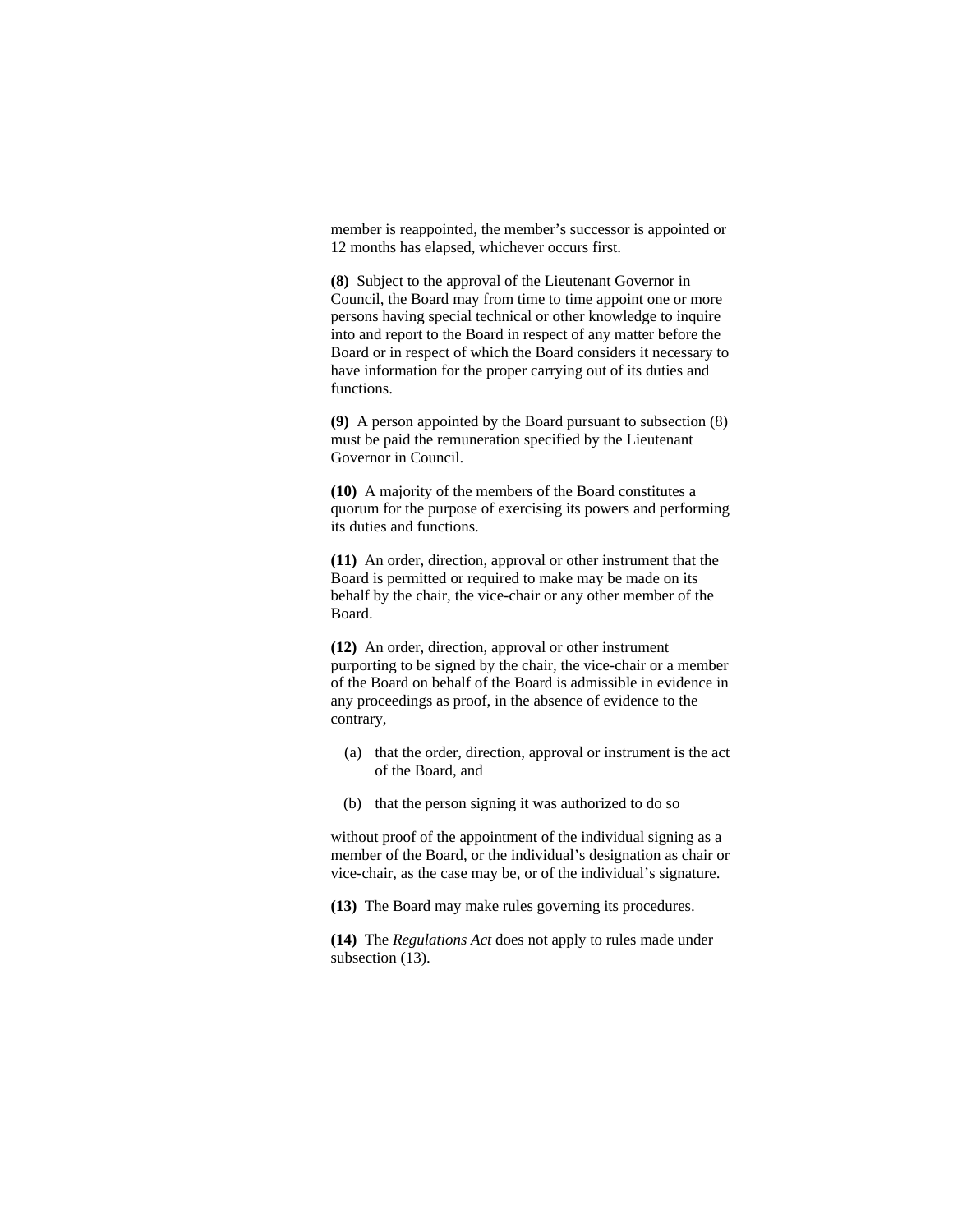**(15)** Every member of the Board has the power of a commissioner under the *Public Inquiries Act*.

**(16)** In accordance with the *Public Service Act*, there may be appointed the staff and other persons required by the Board.

**(17)** The Lieutenant Governor in Council may make regulations authorizing the Board to charge and collect from licensed insurers of automobiles fees, levies or other assessments for the Board's operations and for matters under its administration, including, without limitation, regulations respecting the amount of the fees, levies and other assessments and the manner in which and the times at which they must be paid.

#### **Powers and duties of Board**

**654(1)** In addition to the powers and duties imposed or conferred on the Board under this Act or the regulations, the Board must exercise and perform any other powers and duties assigned to it by the Minister or prescribed by the regulations.

**(2)** Notwithstanding anything in this Subpart, the Minister may, if the Minister considers it appropriate to do so, exercise any of the powers and perform any of the duties or functions of the Board under this Act.

**(3)** If there is an inconsistency or conflict between an action taken by the Board and an action taken by the Minister under subsection (2), the action taken by the Minister prevails.

## **Annual report**

**655(1)** The Board must make and submit to the Minister an annual report on the operations of the Board.

**(2)** The Minister must lay the report before the Legislative Assembly if it is then sitting or, if it is not then sitting, within 15 days after the commencement of the next sitting.

# **Premiums for Basic Coverage**

## **Premiums for basic coverage**

**656(1)** The Board must, in accordance with the regulations, determine and set premiums for basic coverage annually, or for such shorter period as may be prescribed by the regulations.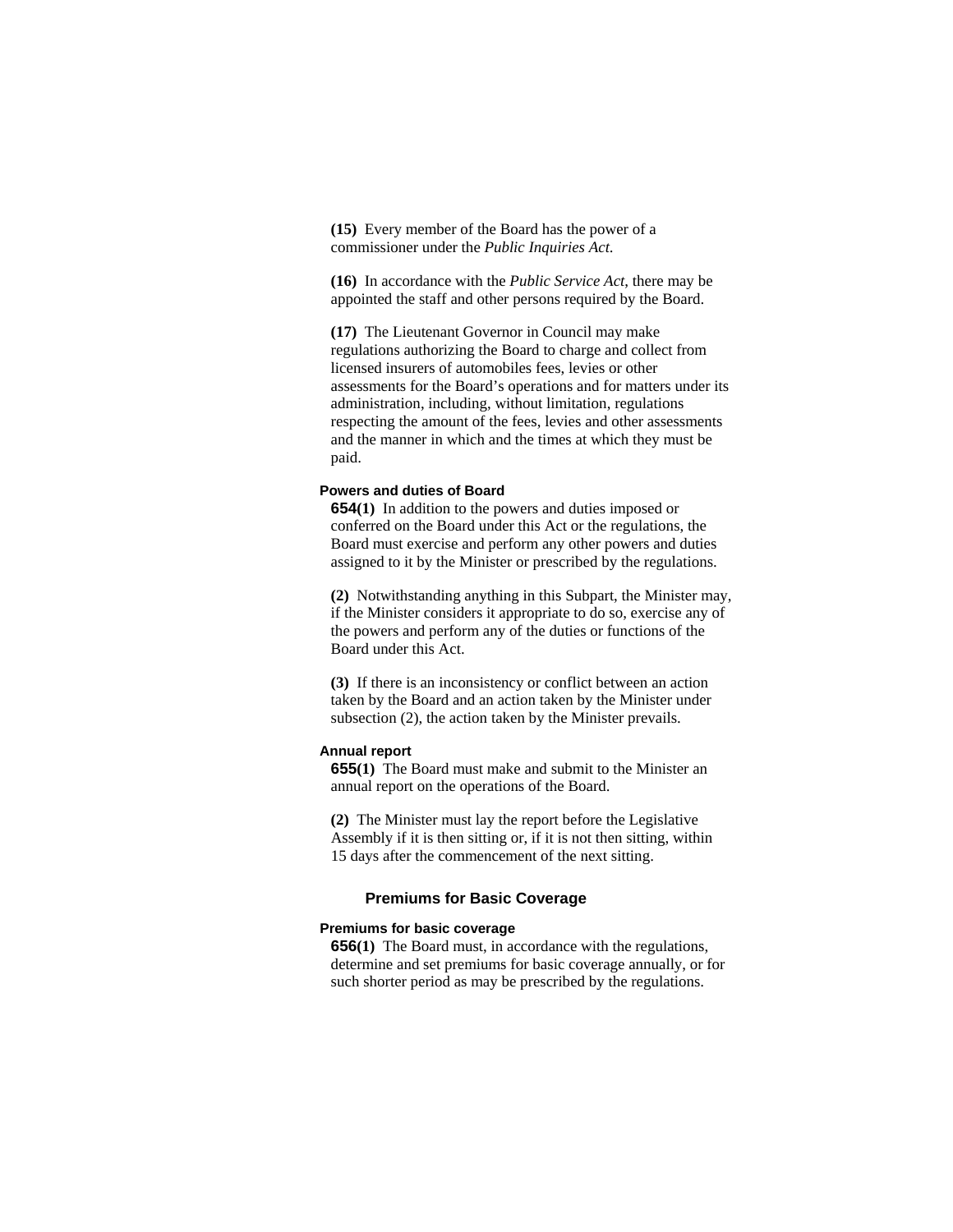**(2)** Notwithstanding subsection (1), the Lieutenant Governor in Council may determine and set premiums for basic coverage for any period the Lieutenant Governor in Council considers appropriate.

**(3)** The premiums for basic coverage must be set by the Board or the Lieutenant Governor in Council, as the case may be, before the beginning of the period for which the premiums are effective.

**(4)** The Lieutenant Governor in Council may make regulations

- (a) respecting the setting of premiums for basic coverage, including, without limitation, regulations
	- (i) establishing or providing for the manner of establishing criteria to be applied in setting the premiums;
	- (ii) governing the method of setting the premiums based on the criteria established under subclause (i);
- (b) respecting the refund or credit of any amounts paid for basic coverage under contracts made or renewed before, or in effect on, the coming into force of this section, including, without limitation, regulations respecting the contracts in respect of which a refund or credit is to be made, the amount of the refund or credit and the manner in which insurers must provide the refund or credit;
- (c) requiring insurers to provide reports and information to the Board, including, without limitation, regulations respecting the nature and contents of the reports or information to be provided, the form in which the reports or information is to be provided and the times at which the reports or information is to be provided;
- (d) respecting the use and confidentiality of the reports and information referred to in clause (c);
- (e) governing any transitional matter concerning the application of this section in respect of matters dealt with under this section, including, without limitation, regulations governing the application of this section in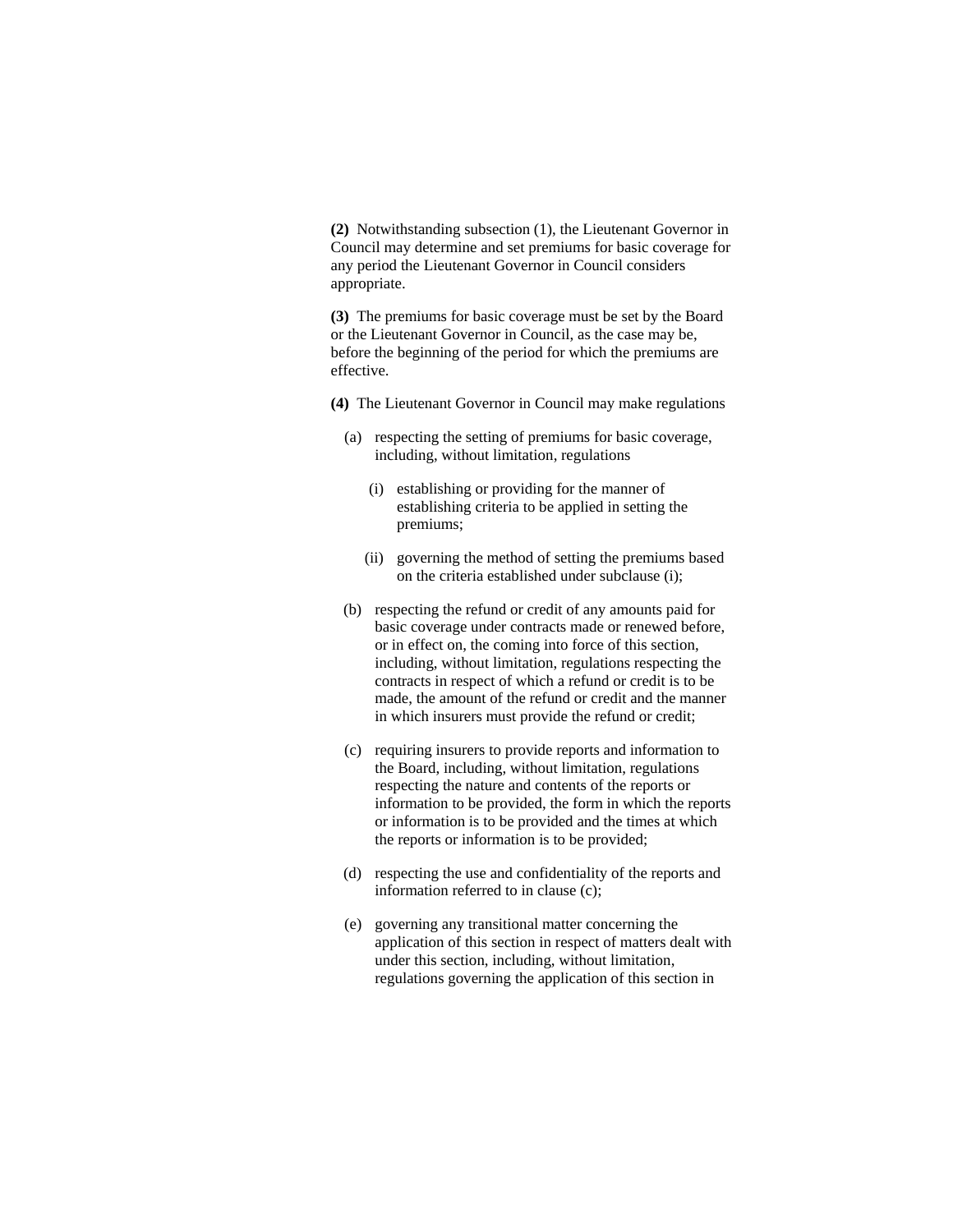respect of contracts in effect when this section comes into force;

 (f) providing for any other matter that the Lieutenant Governor in Council considers advisable for carrying out the purpose and intent of this section.

**(5)** Nothing in this section precludes an insurer from charging a premium for basic coverage that is less than the corresponding premium for basic coverage established by the Board or the Lieutenant Governor in Council, as the case may be.

### **Discounts and surcharges**

**657** The Lieutenant Governor in Council may make regulations respecting discounts and surcharges on premiums for basic coverage, including, without limitation, regulations

- (a) establishing or providing for the manner of establishing criteria to be applied in calculating the amount or level of discounts and surcharges;
- (b) governing the method of calculating the amount or level of discounts and surcharges based on the criteria established under clause (a);
- (c) governing any transitional matter concerning the application of this section in respect of matters dealt with under this section;
- (d) providing for any other matter that the Lieutenant Governor in Council considers advisable for carrying out the purpose and intent of this section.

#### **Procedures**

**658(1)** The Superintendent may establish written procedures to be followed by insurers in determining the amount payable for basic coverage by an insured or an applicant for a contract based on

- (a) the relevant amount of the premium for basic coverage determined pursuant to section 656, and
- (b) the amount of any discount or surcharge on that premium determined pursuant to section 657.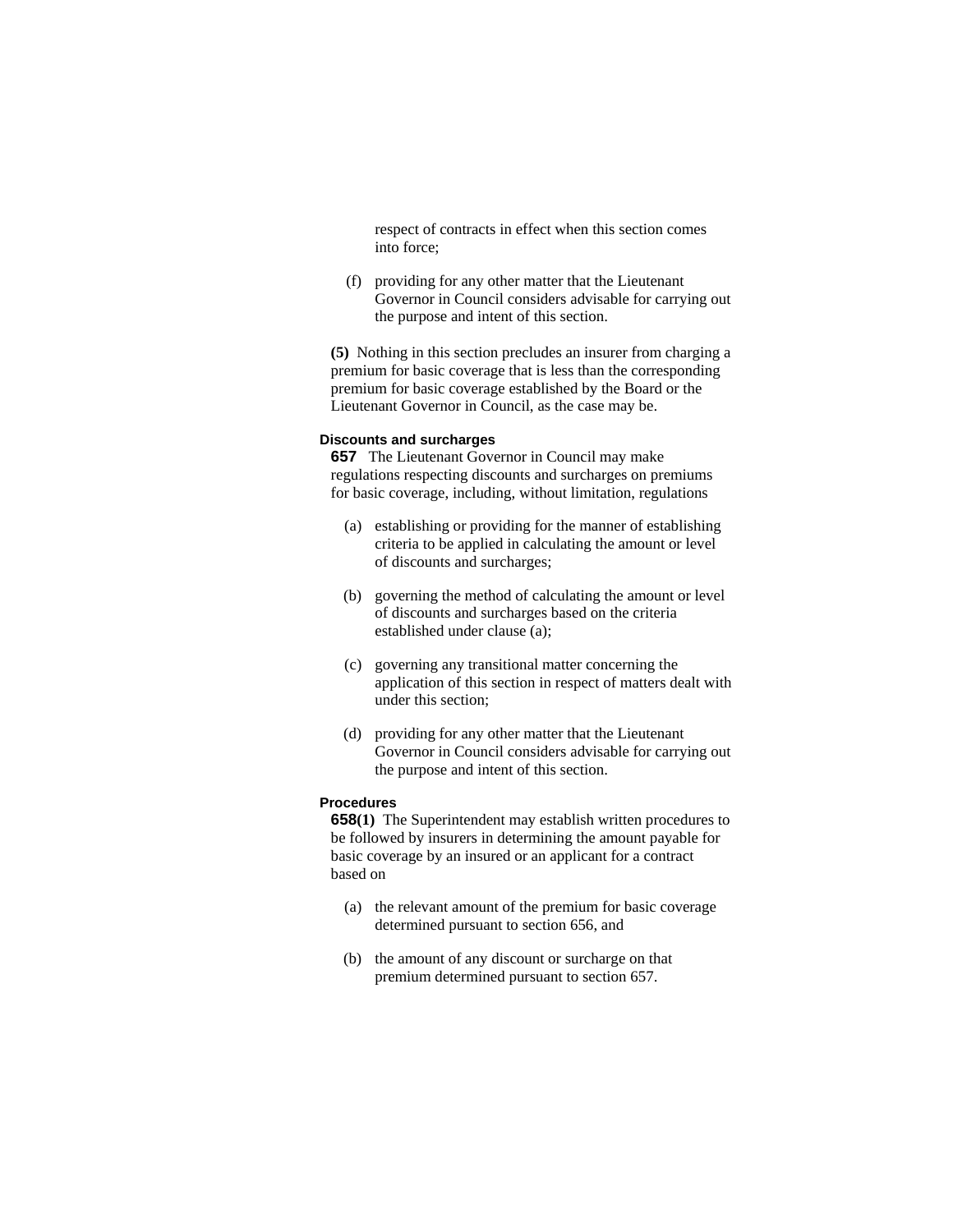**(2)** The *Regulations Act* does not apply to written procedures established under subsection (1).

# **Prohibition**

**659(1)** No insurer may charge or collect from an insured or an applicant for a contract an amount for basic coverage that is greater than the relevant premium determined pursuant to section 656 less any discount or plus any surcharge on that premium determined pursuant to section 657.

**(2)** Subsection (1) does not apply to a contract made or renewed before the coming into force of this section.

# **Premiums for Additional Coverage**

# **Premiums for additional coverage**

**660(1)** Every licensed insurer of automobiles must, in accordance with the regulations, file with the Board the schedule of premiums it proposes to charge for additional coverage.

**(2)** No insurer may charge the proposed premiums for additional coverage unless the premiums have first been filed with the Board.

**(3)** This section applies in respect of proposed premiums to be charged for additional coverage in respect of a contract made or renewed after the coming into force of this section.

## **Review of premiums for additional coverage**

**660.1** The Board must, after an insurer has filed its schedule of premiums for additional coverage with the Board under section 660, review those premiums and if it is of the opinion that any one or more of the premiums are not based on appropriate actuarial principles, the Board may report the matter to the Minister.

## **Regulations**

**660.2** The Lieutenant Governor in Council may make regulations

(a) respecting annual reports under section 655;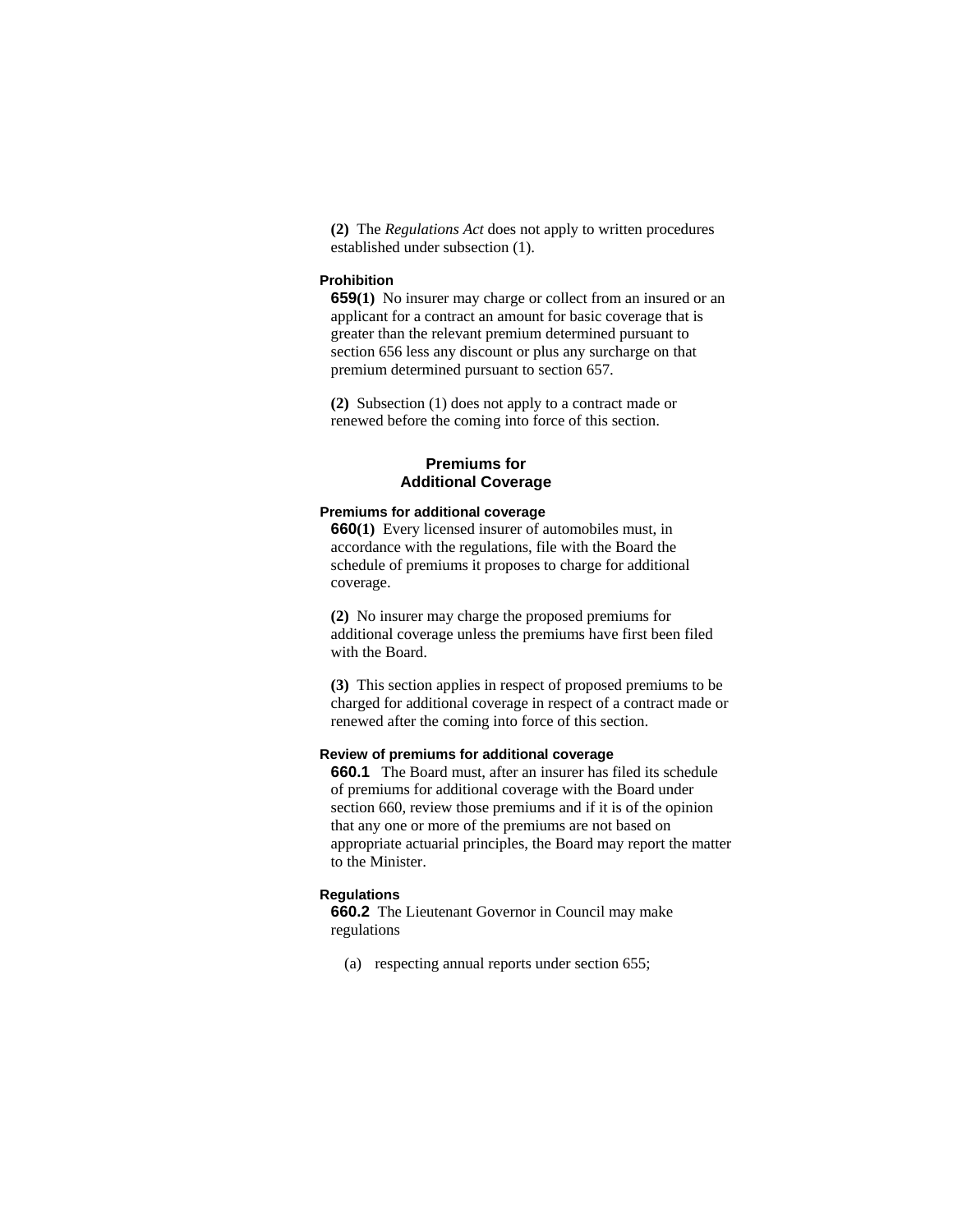- (b) respecting the filing with the Board of a schedule of premiums for additional coverage under section 660;
- (c) respecting the period of time during which the Board must review a schedule of premiums for additional coverage filed with the Board under section 660;
- (d) requiring an insurer to give notice to the Registrar of Motor Vehicle Services whenever a contract is terminated, cancelled or not renewed, including regulations respecting the form and manner in which the notice must be given;
- (e) governing or otherwise respecting any matter related to premiums, charges, surcharges, discounts or other incentives related to automobile insurance;
- (f) respecting any matter that is to be prescribed under this Subpart;
- (g) defining for the purposes of this Subpart and the regulations made under this Subpart any term or expression used in this Subpart that is not defined in this Act.

# **16 Section 661 is amended by repealing subsections (6) and (7) and substituting the following:**

- **(6)** The Lieutenant Governor in Council may make regulations
	- (a) governing the operation of a Government approved industry plan;
	- (b) determining the amounts to be paid by each insurer for the operation of a Government approved industry plan;
	- (c) providing for any other matter that the Lieutenant Governor in Council considers advisable for carrying out the purpose and intent of this section.
- **17 The following is added after section 661:**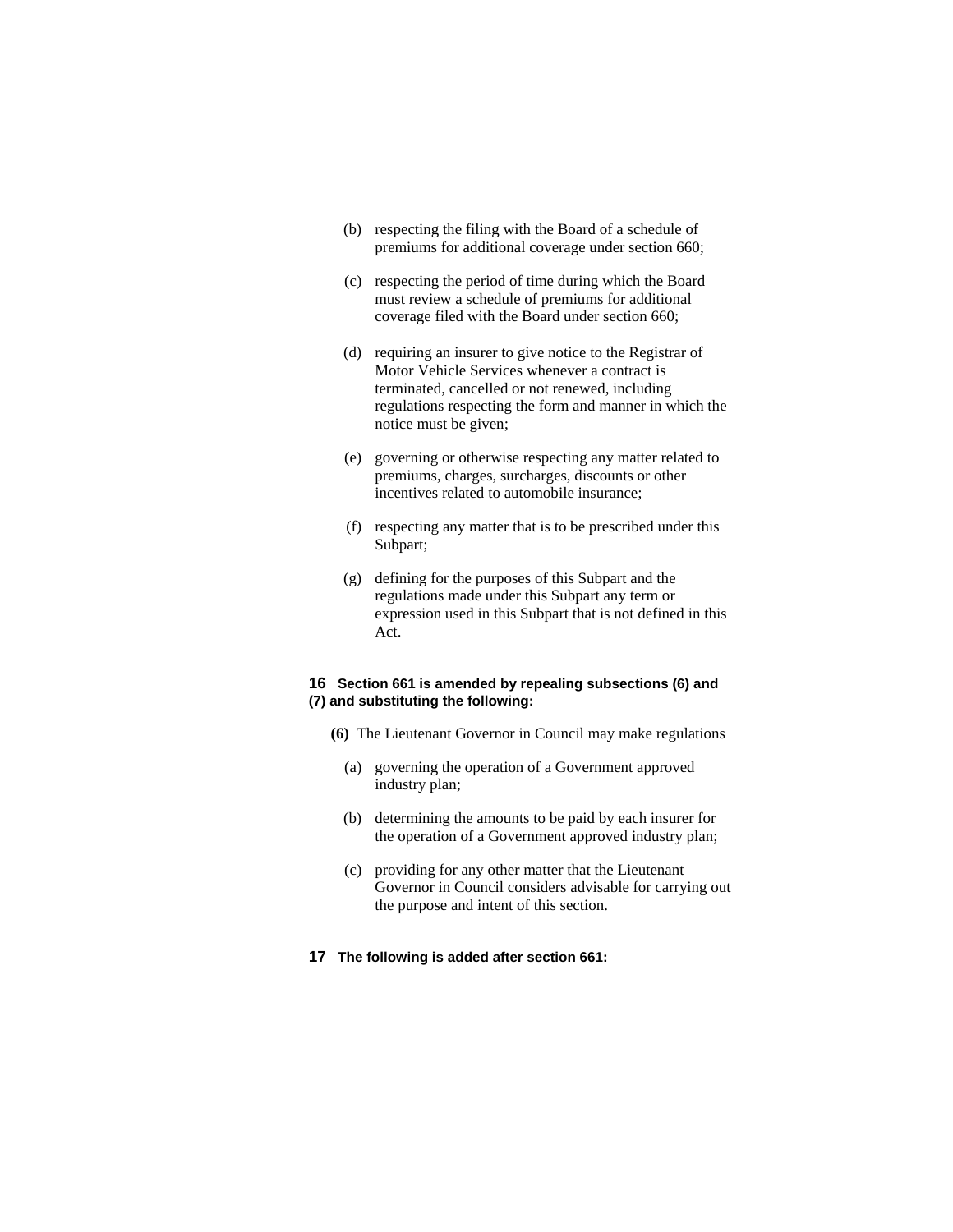# **Premium freeze**

**661.1(1)** In this section,

- (a) "insured" includes an applicant for a contract;
- (b) "insurer" includes a servicing carrier under a Government approved industry plan referred to in section 661:
- (c) "order" includes any directions given by the Superintendent pursuant to subsection (5) in respect of an order made under subsection (2);
- (d) "premium" means a premium for automobile insurance and includes any rates, fees, surcharges or other amounts defined or otherwise described as a premium in an order made under subsection (2);
- (e) "rating program" means the rules, criteria, policies or guidelines of any nature used or adopted by an insurer to determine the premiums to be charged to an insured for automobile insurance.

**(2)** The Lieutenant Governor in Council may by order, effective on the date or period provided for in the order, freeze premiums prescribed or otherwise described in the order at the levels prescribed or otherwise described in the order.

**(3)** Without limiting the generality of subsection (2), an order made under subsection (2) may

- (a) be made retroactive to the extent set out or otherwise provided for in the order;
- (b) exempt in whole or in part a contract or class of contracts from the application of the order;
- (c) exempt in whole or in part an automobile or class of automobiles from the application of the order;
- (d) exempt in whole or in part an insurer or class of insurers from the application of the order;
- (e) prescribe or otherwise describe the premiums and the levels of premiums to which the order applies;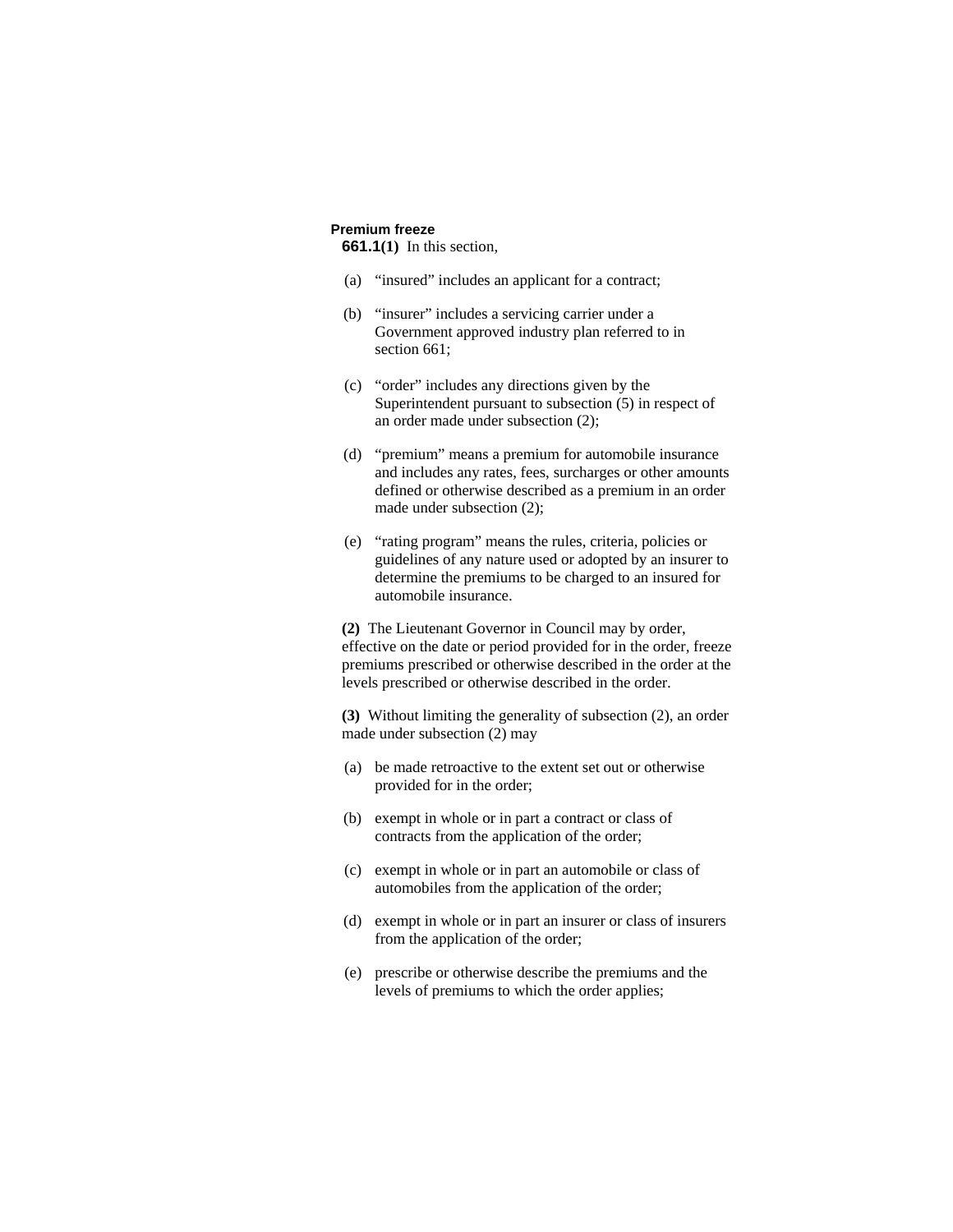- (f) prohibit an insurer from charging premiums in excess of the premiums provided for under the order;
- (g) contain provisions specifying the manner or method or the procedures to be used by an insurer to determine premiums for contracts made or renewed after the effective date of the order, including provisions suspending or modifying the insurer's rating program or any part of the insurer's rating program;
- (h) suspend or modify the application or operation of any one or more provisions of this Act during any period that the order is in effect;
- (i) suspend or modify any decision of the Alberta Automobile Insurance Board;
- (j) be specific or general in its application;
- (k) define or otherwise describe rates, fees, surcharges or other amounts as premiums for the purpose of the order;
- (l) contain provisions
	- (i) requiring an insurer to reimburse or otherwise provide a refund or credit to an insured for any part of any premiums paid by the insured as a result of the insurer's non-compliance with the order, and
	- (ii) specifying the manner in which and the time at which any reimbursement, refund or credit of those premiums must be made;
- (m) define any word or term used in this section that is not otherwise defined in this section;
- (n) include any other provisions that the Lieutenant Governor in Council considers necessary or advisable for carrying out the purpose and intent of this section.
- **(4)** An order made under subsection (2)
	- (a) is in effect for any period stated in the order, and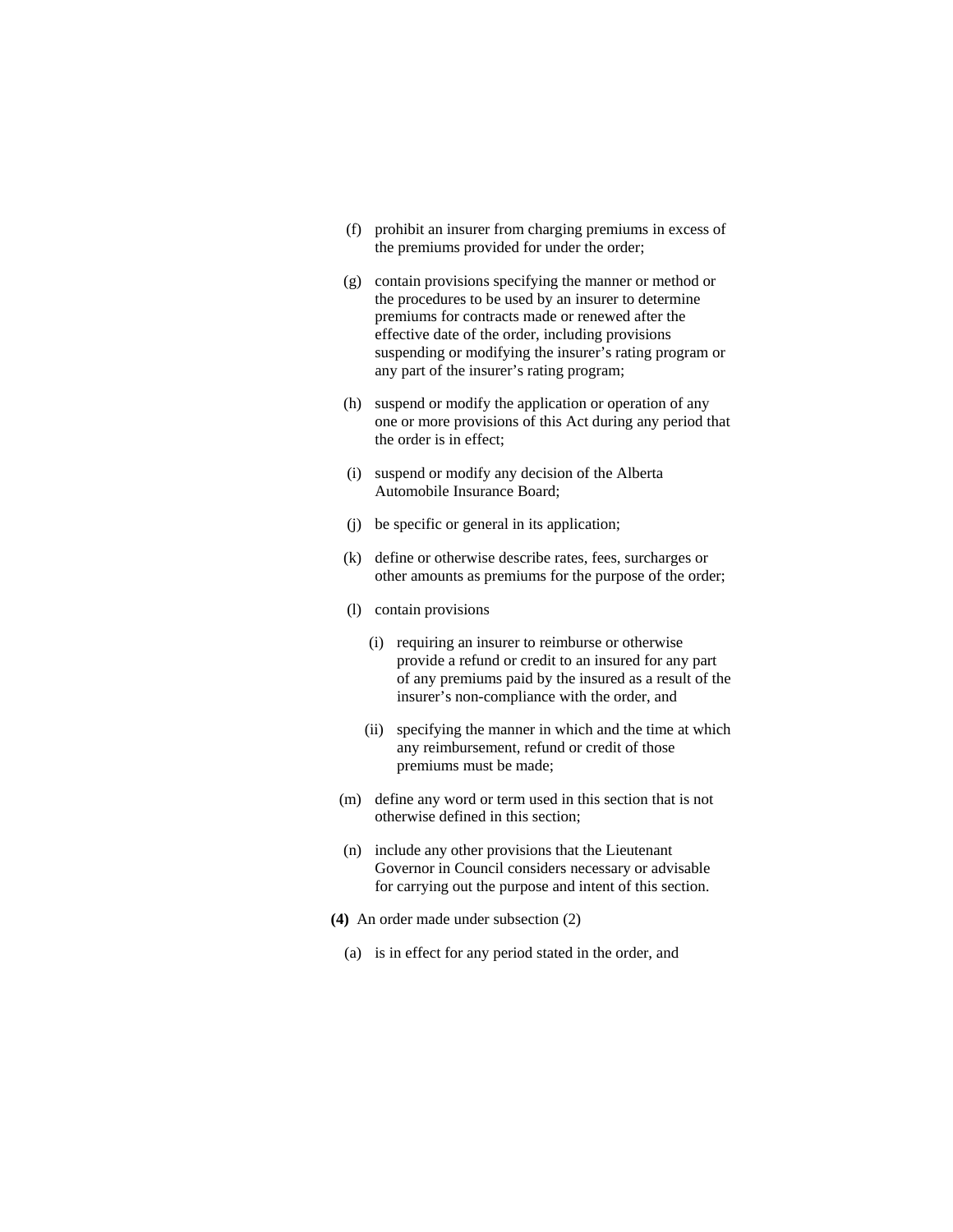(b) may be renewed for any further period or periods the Lieutenant Governor in Council considers appropriate.

**(5)** The Superintendent may give directions to an insurer with respect to an order made under subsection (2), including, without limitation, directions with respect to

- (a) determining premiums during the period for which the order is in effect, and
- (b) the application of the insurer's rating program in respect of premiums to which the order applies,

for the purposes of ensuring that the order is carried out within the spirit and intent of this section and the order.

**(6)** Section 789 applies to an order made under subsection (2).

**(7)** The *Regulations Act* does not apply to an order made under subsection (2).

#### **18 The following is added after section 661.1:**

#### **Withdrawal from business**

**661.2(1)** For the purposes of this section, an insurer is withdrawing from the business of automobile insurance if the insurer does anything that results or is likely to result in a significant reduction in the amount of premiums written by the insurer for automobile insurance in any part of Alberta, including any of the following actions that have or are likely to have that result:

- (a) refusing to process applications for automobile insurance;
- (b) refusing to issue a contract;
- (c) refusing to renew a contract;
- (d) terminating a contract;
- (e) cancelling a contract;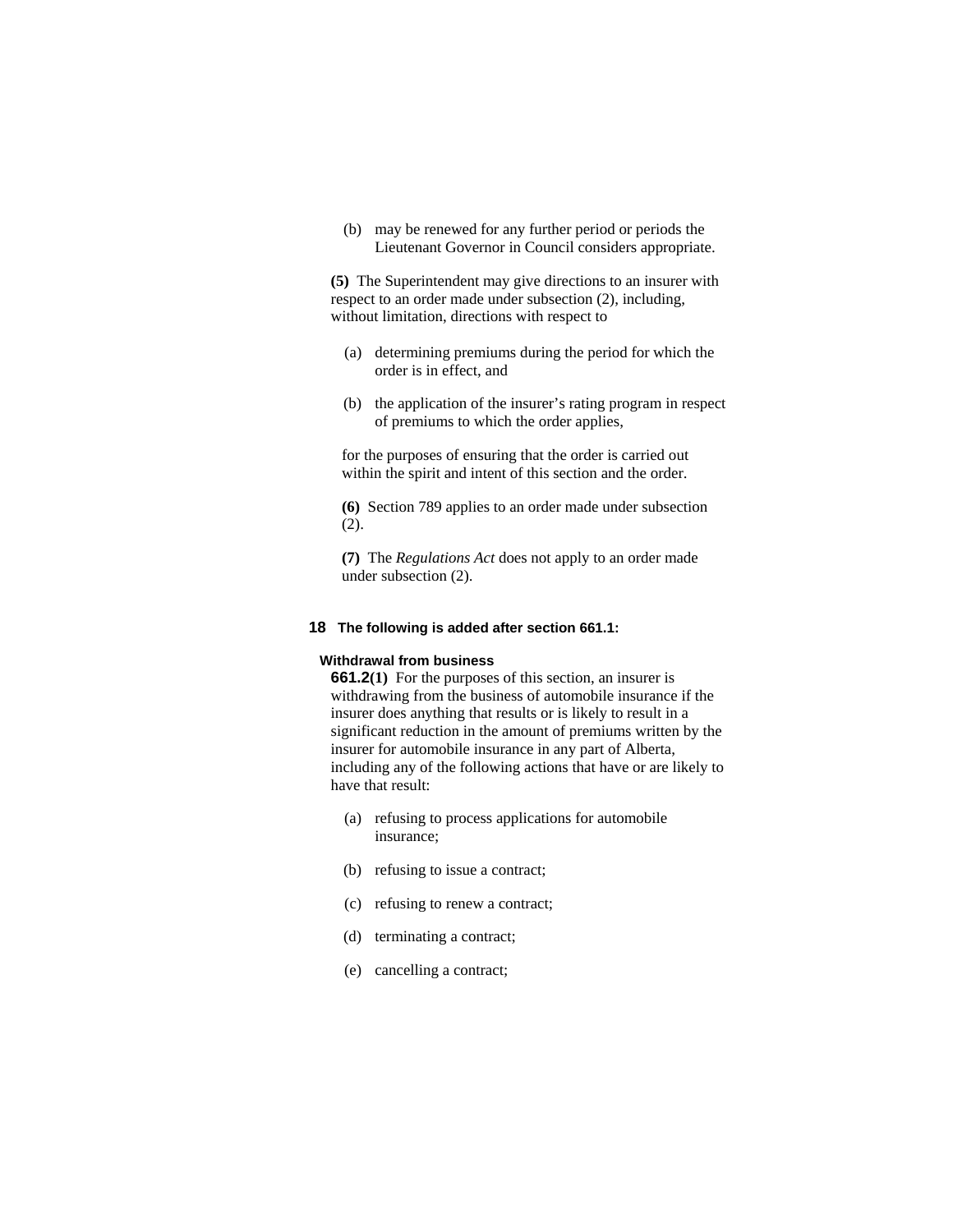- (f) refusing to provide any coverage or endorsement in respect of a contract;
- (g) refusing to continue any coverage or endorsement in respect of a contract;
- (h) taking actions that directly or indirectly result in termination of contracts between the insurer and the insurance agents and insurance brokers who solicit or negotiate contracts on behalf of the insurer;
- (i) reducing the ability of insurance agents or insurance brokers to solicit or negotiate contracts on behalf of the insurer;
- (j) reducing the insurer's ability to act as a servicing carrier or ceasing to act as a servicing carrier under a Government approved industry plan referred to in section 661;
- (k) engaging in any activity or failing to act as prescribed or otherwise described in the regulations.

**(2)** An insurer must not withdraw from the business of automobile insurance except in accordance with this section.

**(3)** An insurer that intends to withdraw from the business of automobile insurance must file with the Superintendent a notice in the form prescribed by the Superintendent.

**(4)** The notice must specify the date that the insurer intends to withdraw from the business of automobile insurance and must be filed at least 180 days before that date.

**(5)** The Superintendent may require the insurer to provide the information, material and evidence that the Superintendent considers necessary in addition to the information, material and evidence required to be provided in the notice.

**(6)** The insurer may withdraw from the business of automobile insurance on or after the date specified in the notice under subsection (4).

**(7)** Notwithstanding subsection (6), the Superintendent may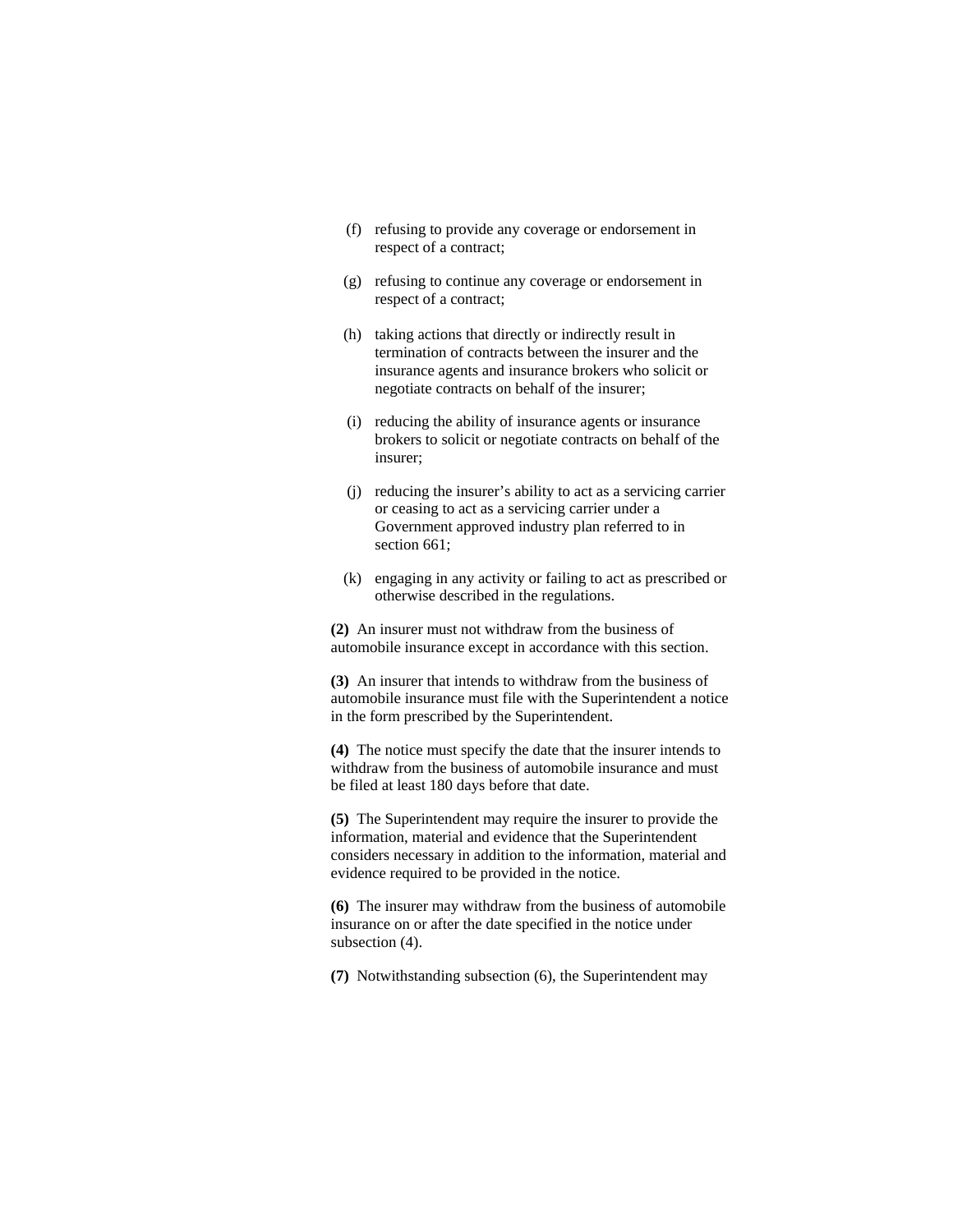- (a) authorize the insurer to withdraw from the business of automobile insurance before the date specified in the notice under subsection (4), or
- (b) prohibit the insurer from withdrawing from the business of automobile insurance until a date specified by the Superintendent that is not later than 90 days after the date specified in the notice under subsection (4).

**(8)** The Lieutenant Governor in Council may make regulations prescribing or otherwise describing any activity or failure to act for the purposes of subsection  $(1)(k)$ .

**(9)** An insurer who fails to comply with a requirement of this section is guilty of an offence and liable to a fine of not more than \$100 000.

## **Methods of Resolving Disputes**

#### **Dispute resolution**

**661.3(1)** In this section, "complaint" means any complaint or issue that an insured or an applicant for a contract has with an insurer, an insurance agent or an insurance broker with respect to

- (a) premiums,
- (b) the basis on which a premium was determined,
- (c) the availability of insurance,
- (d) the taking of adverse contractual action referred to in section 613.1.
- (e) fault as determined by an insurer in relation to a claim, or
- (f) any matter not referred to in clauses (a) to (e) prescribed by regulation,

but does not include, in respect of an accident, any matter concerning the determination of liability or the amount of damages where an action has been commenced or likely to be commenced in respect of that accident.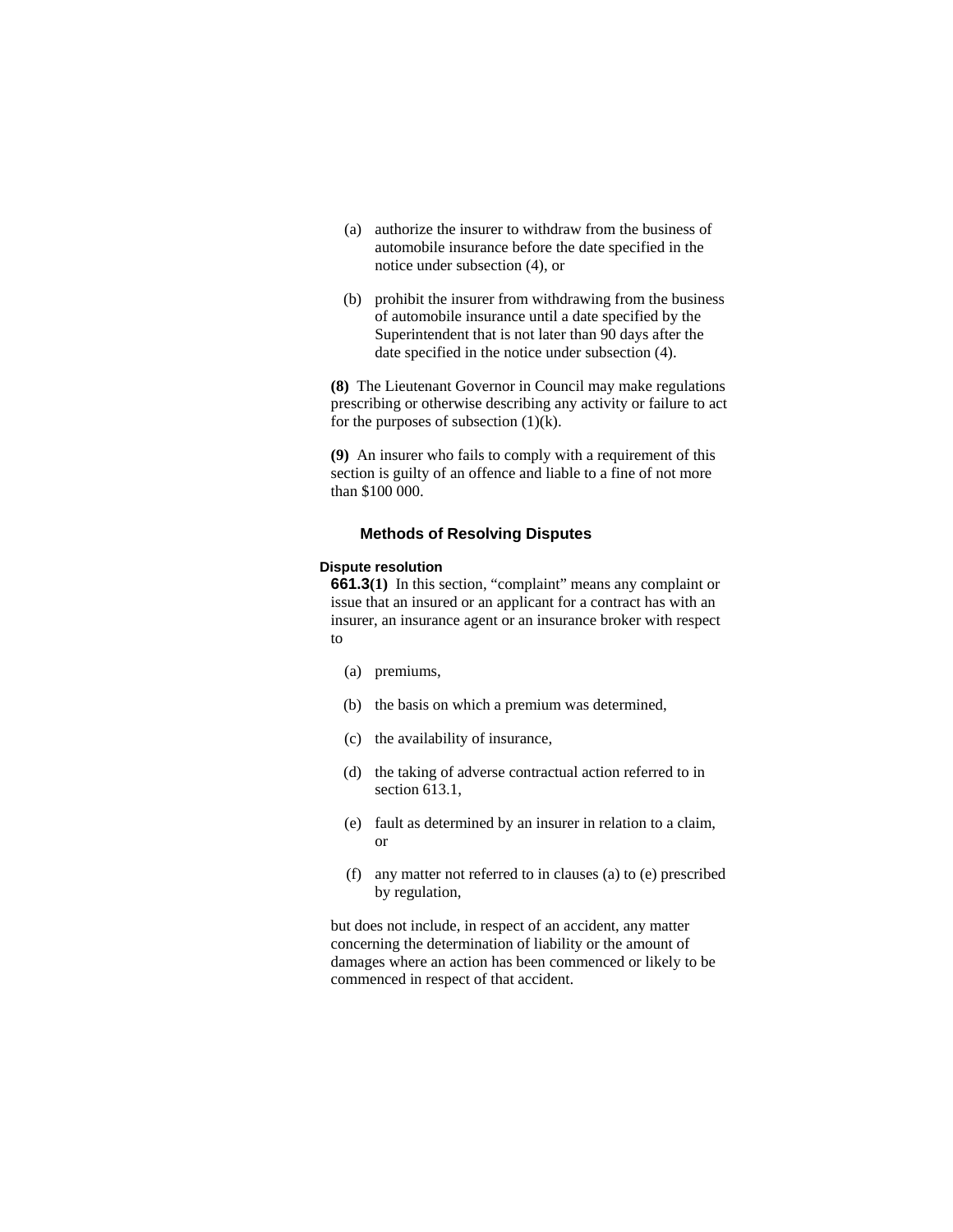**(2)** The Lieutenant Governor in Council may make regulations providing for one or more dispute resolution systems or processes by means of which complaints may be resolved or otherwise dealt with and, without restricting the generality of the foregoing, may make regulations

- (a) prescribing, for the purposes of subsection  $(1)(f)$ , any other matter for which a dispute resolution system or process may be used;
- (b) governing the procedure to be followed or otherwise used in making and resolving or attempting to resolve a complaint;
- (c) governing the mechanisms to be used under the dispute resolution system or process, including
	- (i) the appointment and use of committees or other bodies to deal with complaints;
	- (ii) the use of mediation and the appointment of mediators;
	- (iii) the use of arbitration and the appointment of arbitrators;
- (d) governing the duties, functions and powers of the Superintendent, if any, in respect of a dispute resolution system or process;
- (e) governing the remedies available under a dispute resolution system or process;
- (f) providing for any matter that the Lieutenant Governor in Council considers advisable for carrying out the purpose and intent of this section.

# **Previous Law and Unforeseen and Transitional Matters**

# **Provision of insurance pursuant to previous law**

**661.4(1)** In this section and sections 661.5 and 661.6,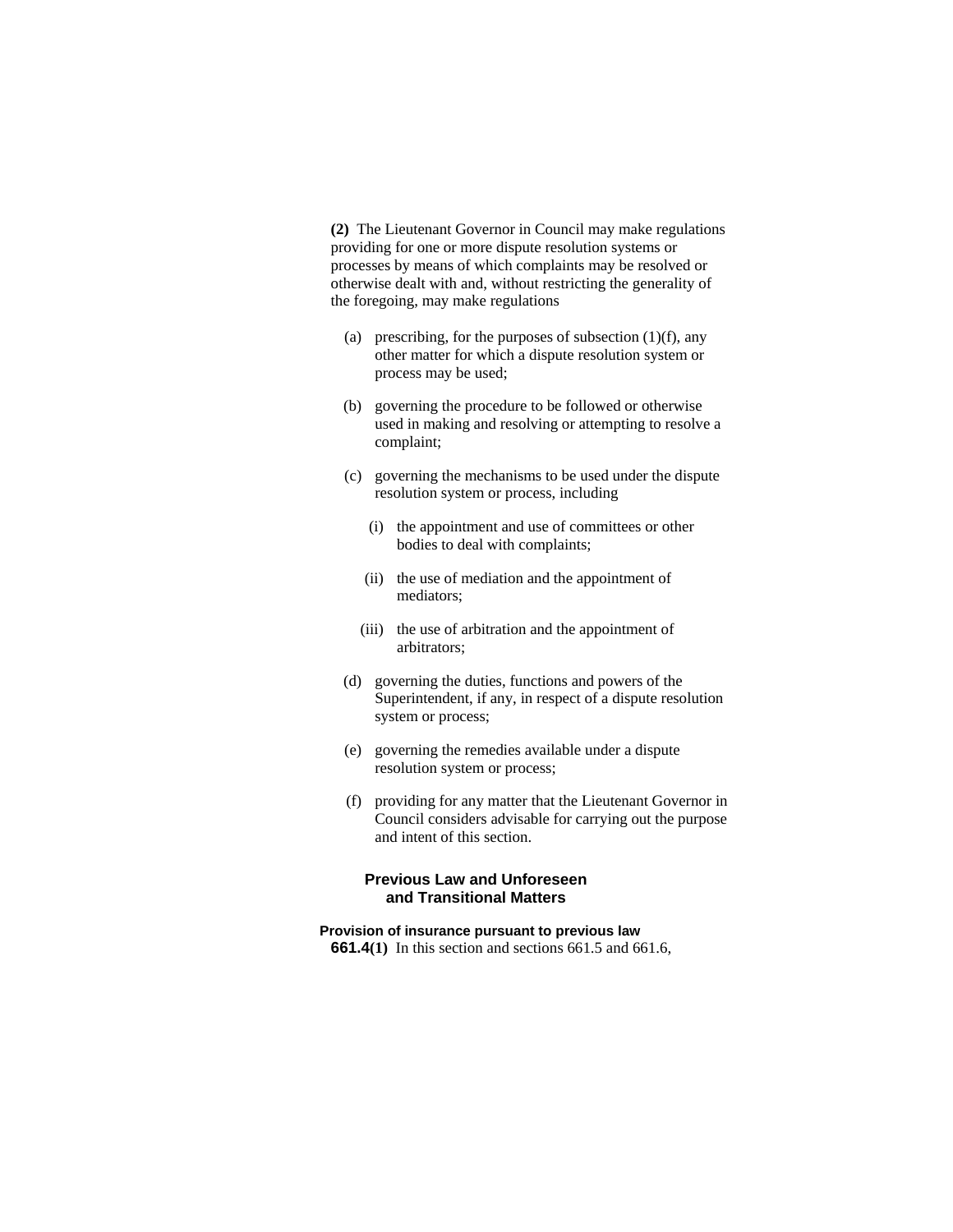- (a) "amended Act" means the previous Act as amended by the amending Act;
- (b) "amending Act" means the *Insurance Amendment Act, 2003*;
- (c) "previous Act" means the *Insurance Act* as it read immediately before being amended by the amending Act.

**(2)** The Lieutenant Governor in Council may make regulations governing the application of the amended Act or the previous Act with respect to any contract, insurer, insurance agent, insurance broker, adjuster, insured, applicant for a contract or automobile or any one or more classes of any of them or for the purposes of providing a contract or determining a premium in a manner not provided for under the amended Act and, without restricting the generality of the foregoing, may make regulations

- (a) providing that the previous Act will continue to apply instead of the amended Act;
- (b) providing that only certain provisions of the amended Act will apply;
- (c) providing that only certain provisions of the previous Act will continue to apply;
- (d) providing that where the previous Act or any of its provisions continue to apply, the Automobile Insurance Rate Board is to carry out the duties and functions and exercise the powers of the Alberta Automobile Insurance Board in respect of the previous Act, subject to any necessary modifications;
- (e) modifying, where regulations are made under clauses (a) to (d), any provision of the amended Act or the previous Act, as the case may be, to the extent that the Lieutenant Governor in Council considers necessary in order to carry out the purpose and intent of this section;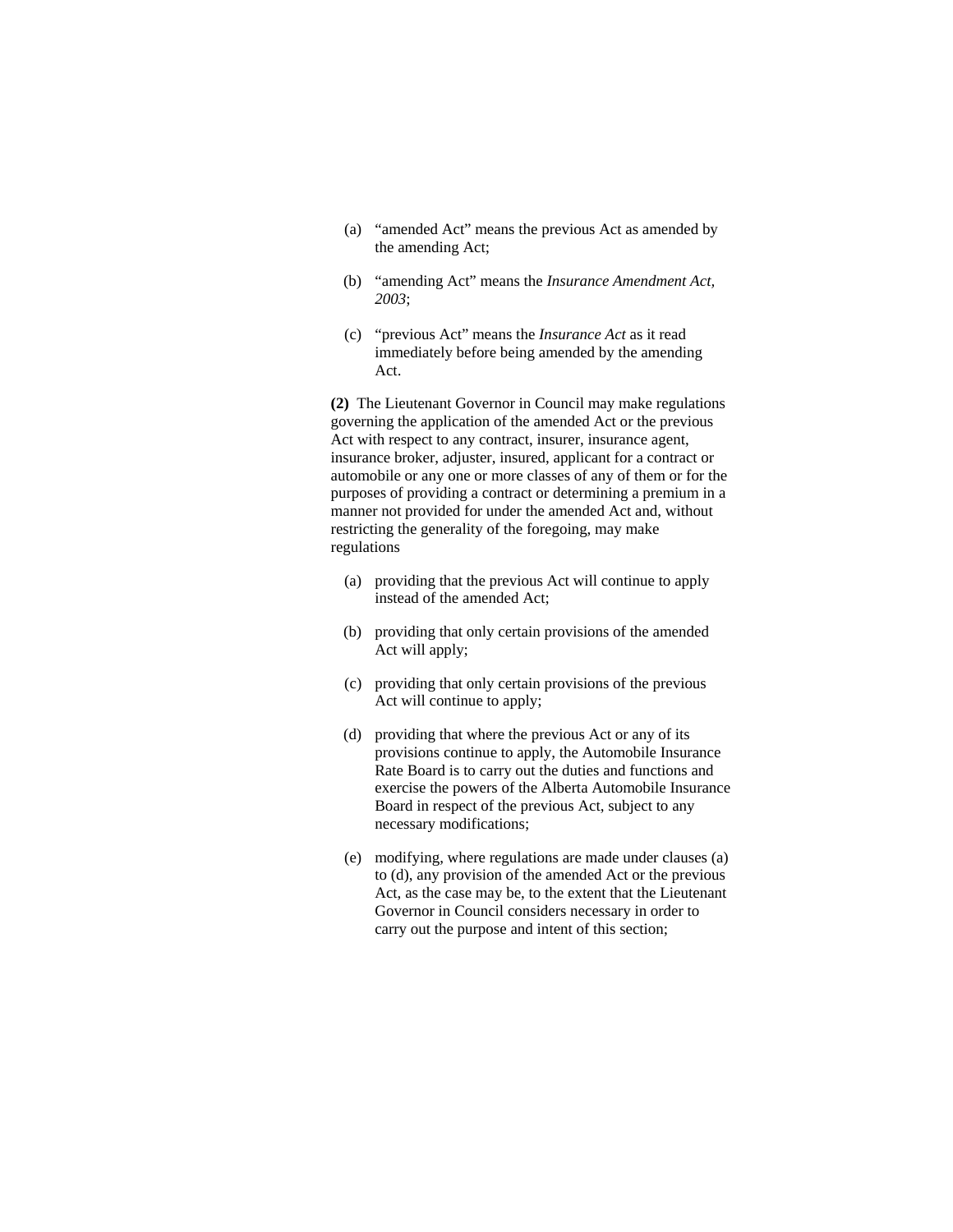(f) providing for any other matter that the Lieutenant Governor in Council considers advisable for carrying out the purpose and intent of this section.

# **Regulations re unforeseen matters**

**661.5(1)** The Lieutenant Governor in Council may make regulations in respect of matters coming under the amending Act or the amended Act that the Minister, after consulting with the Superintendent, considers to be unforeseen, that are not provided for or that are insufficiently provided for under the amending Act or the amended Act.

**(2)** A regulation made under subsection (1) is repealed on the earliest of the following:

- (a) the coming into force of an amendment to a statute that provides for the matter dealt with in the regulation made under subsection (1);
- (b) the coming into force of a regulation that repeals the regulation made under subsection (1);
- (c) the expiration of 3 years from the day that the regulation made under subsection (1) comes into force.

**(3)** The repeal of a regulation under subsection (2)(b) or (c) does not affect anything done, incurred or acquired under the authority of that regulation before the repeal of that regulation.

**(4)** A regulation must not be made under subsection (1) after the expiration of 3 years from the day that this section comes into force, but any regulation made under subsection (1) that is in force on the expiration of that 3-year period remains in force until it is repealed under subsection (2).

**(5)** A regulation must not be made under subsection (1) altering the provisions of subsection (2) or extending the 3-year period provided for in subsection (4).

## **Transitional matters**

**661.6** The Minister may make regulations

 (a) respecting the transition of any matter from the previous Act to the amended Act;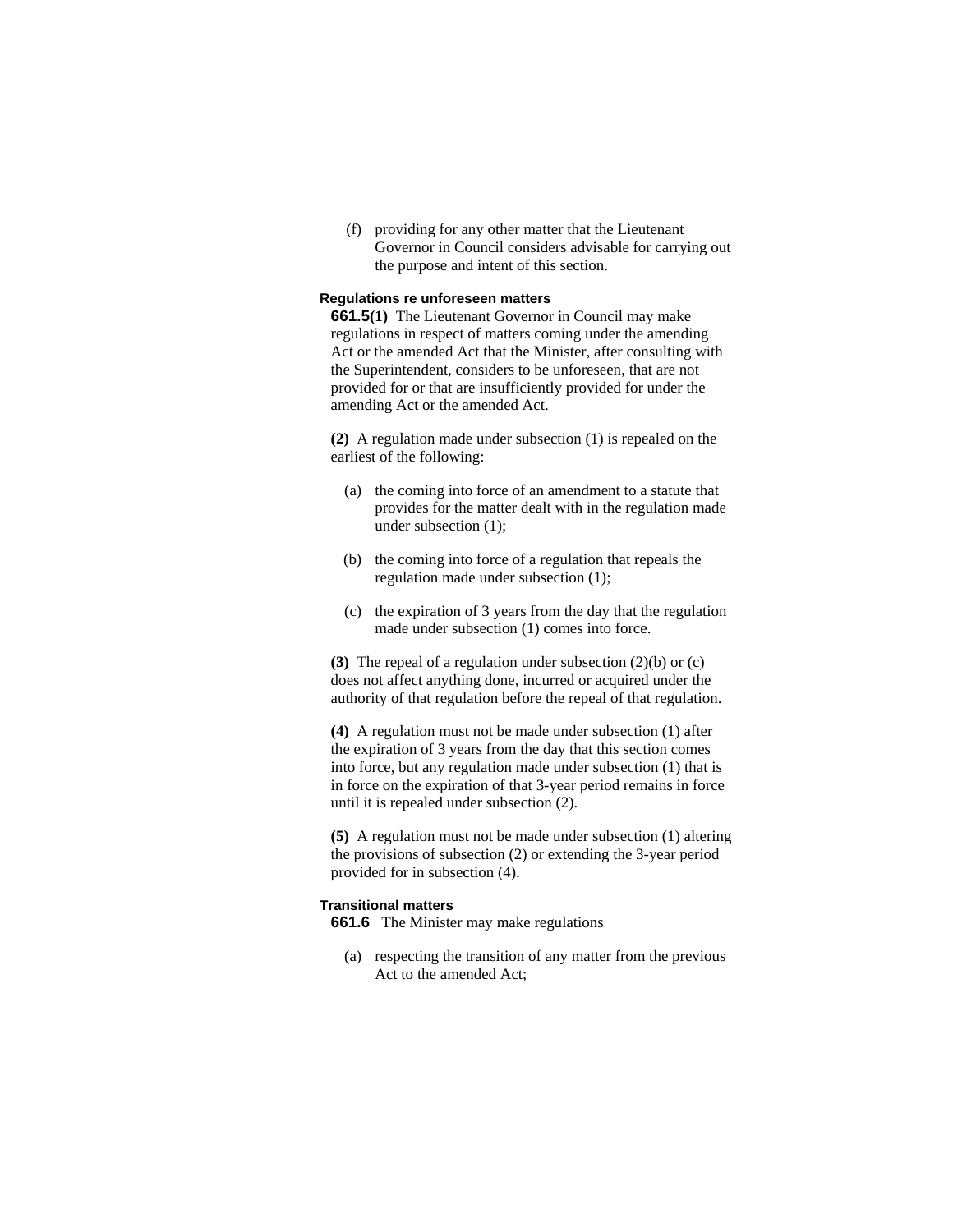(b) to deal with any difficulty or impossibility resulting from the transition from the previous Act to the amended Act.

## **19 Section 780 is amended**

- **(a) in clause (a)(i) by adding** "25(2)," **after** "18,";
- **(b) by repealing clause (e) and substituting the following:** 
	- (e) in Part 5,
		- (i) in Subpart 1, sections  $525(1)$  and  $535(2)$ , (4) and (5);
		- (ii) in Subpart 2, sections  $538(1)$ , (2) and (3), 539 and 540(2) and (3);
		- (iii) in Subpart 5, sections  $610(1)$  and  $(8)$ ,  $613.1(2)$ , 627(6), 659 and 660(1) and (2);
		- (iv) in Subpart 6, section 698;

## **20 Section 781 is amended**

- **(a) in clause (a) by adding** ", 661.1" **after** "507";
- **(b) by adding the following after clause (c):**
- (c.1) contravenes a written procedure established by the Superintendent under section 658,

**21 Section 789(1) is amended by adding** "or has contravened a written procedure established by the Superintendent under section 658 or an order under section 661.1(2)" **after** "regulations".

**22 The** *Conflicts of Interest Act* **is amended in Part 3 of the Schedule by striking out** "Alberta Automobile Insurance Board" **and substituting** "Alberta Insurance Rate Board".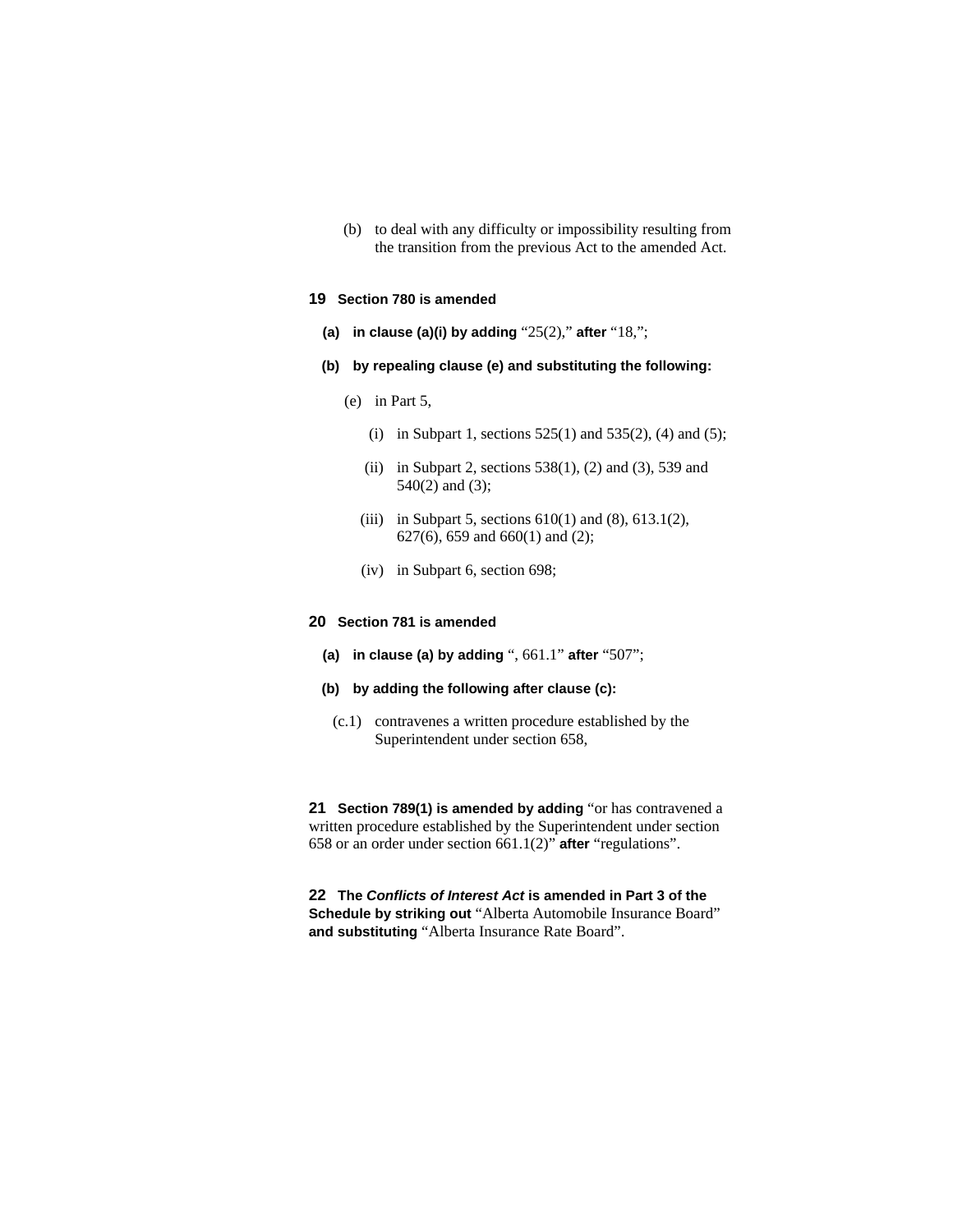# **23 The** *Hospitals Act* **is amended by adding the following after section 61:**

## **Application of s626.1, Insurance Act**

**61.1** Nothing in section 626.1 of the *Insurance Act* affects the application of this Part.

# **24 The** *Motor Vehicle Accident Claims Act* **is amended in section 17 by adding the following after subsection (11):**

**(12)** Nothing in section 626.1 of the *Insurance Act* affects the Administrator's right of subrogation under subsection (6).

**25 The** *Workers' Compensation Act* **is amended in section 1.1 by adding** "and, to avoid any doubt, nothing in section 626.1 of the *Insurance Act* affects the application of this Act" **after** "this Act".

# **26 This Act, except sections 17 and 20(a), comes into force on Proclamation.**

# **Explanatory Notes**

**1** Amends chapter I-3 of the Revised Statutes of Alberta 2000.

**2** Section 25 presently reads:

*25 Before issuing a licence to or renewing a licence of a provincial or extra-provincial company, the Minister must be satisfied that* 

- *(a) the amount of the company's base capital is at least,* 
	- *(i) for life companies, \$5 000 000 or any greater amount specified by the regulations, and*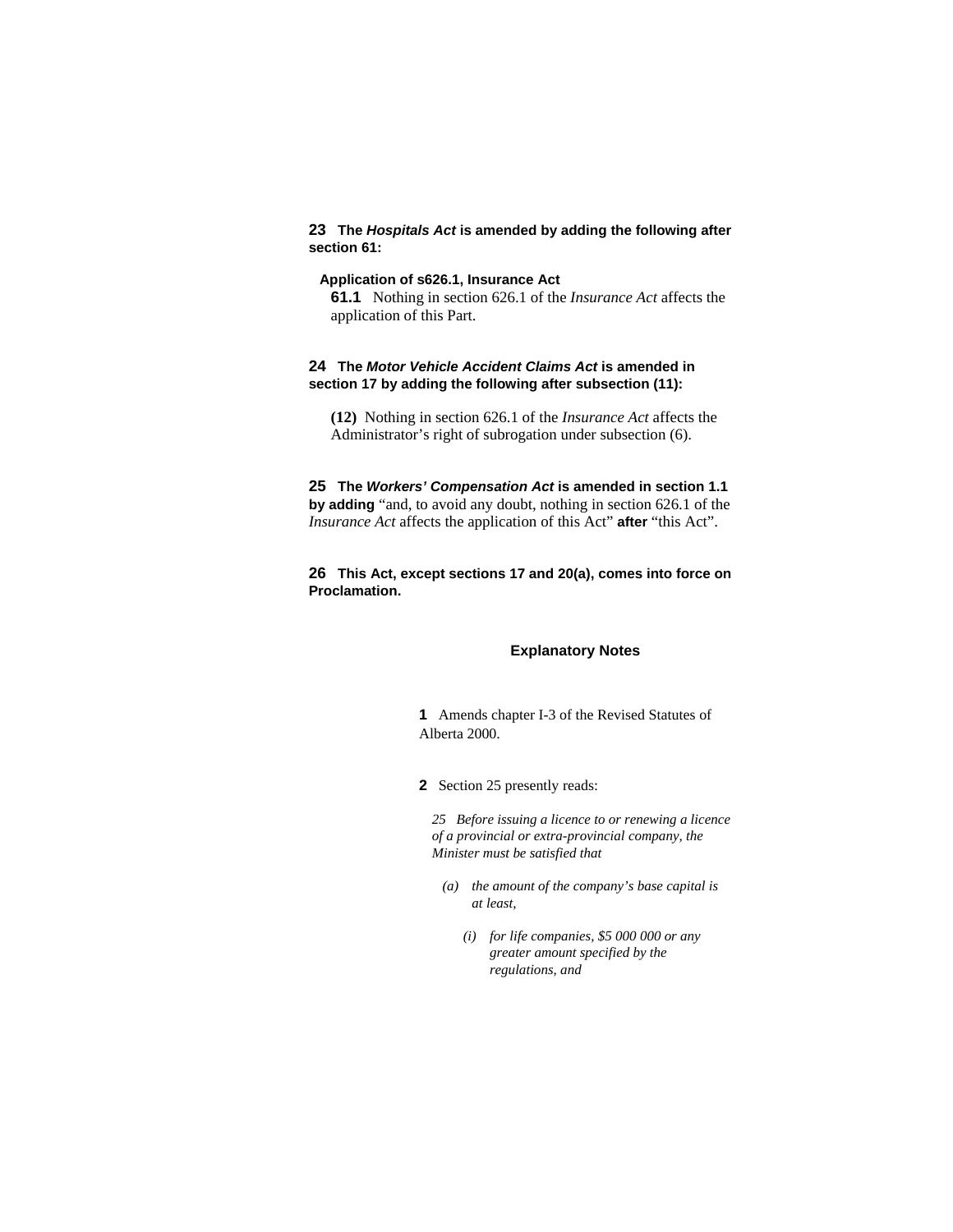*(ii) for property and casualty companies, \$3 000 000 or any greater amount specified by the regulations,* 

# *and*

 *(b) the company's base capital is adequate, taking into account the nature of the business that it proposes to engage in, the expected volume of its business and any restrictions on its business.* 

# **3** Additional regulation-making power.

# **4** Section 608 presently reads:

*608 In this Subpart,* 

- *(a) "contract" means a contract of automobile insurance;*
- *(b) "insured" means a person insured by a contract whether named or not and includes any person who is stated in a contract to be entitled to benefits payable under the insurance mentioned in section 629 whether described in the contract as an insured person or not.*
- **5** Prohibition against refusal to issue a contract.

**6** Reductions from automobile accident claim awards.

- **7** Additional coverage for third party liability.
- **8** Section 629 presently reads in part: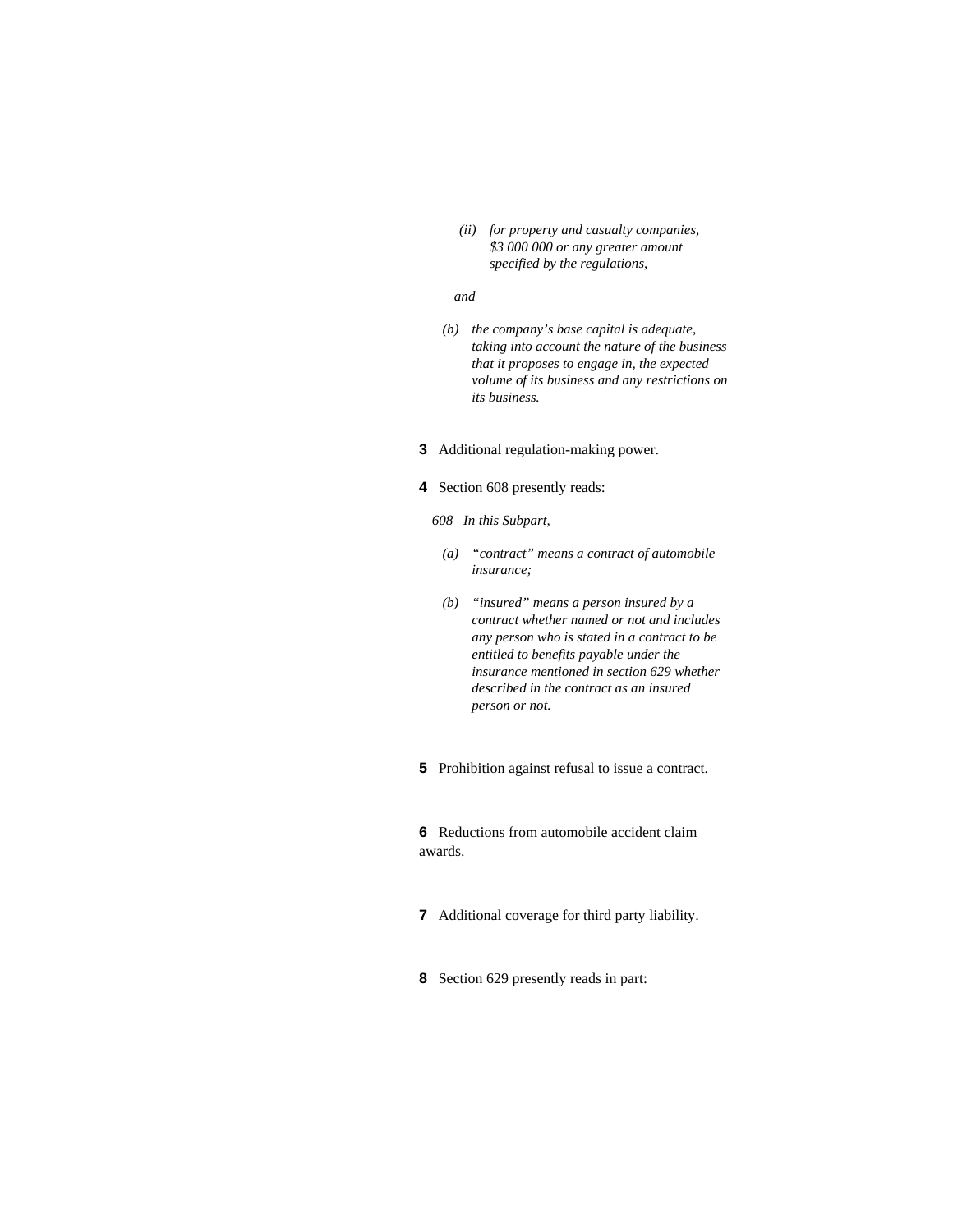*(2) A contract evidenced by a motor vehicle liability policy insures in respect of an accident involving an automobile, for accident insurance benefits payable to the prescribed person, in or to at least the prescribed amounts and in accordance with or subject to this section and the prescribed terms, conditions, restrictions and exclusions.* 

*(7) Subject to section 656, the rates to be prescribed for the benefits must be the same within each class of automobile insured by an insurer in Alberta.* 

*(8) The rates for the benefits must be shown on the motor vehicle liability policy separately from the rates for any additional or other coverages under the policy.* 

*(9) The Lieutenant Governor in Council may make regulations* 

- *(a) respecting any matter or thing that may or is to be prescribed for the purposes of this section;*
- *(b) defining for the purposes of this section any expression used in it;*
- *(c) increasing the amount of any of the benefits.*
- **9** Regulations re notice of legal representation.
- **10** Payment in advance of judgment.
- **11** Regulations re disclosure of policy limits.
- **12** Sections 640(1) and 642(1) presently read:

*640(1) If an insurer provides in a contract insurance against loss resulting from bodily injury to*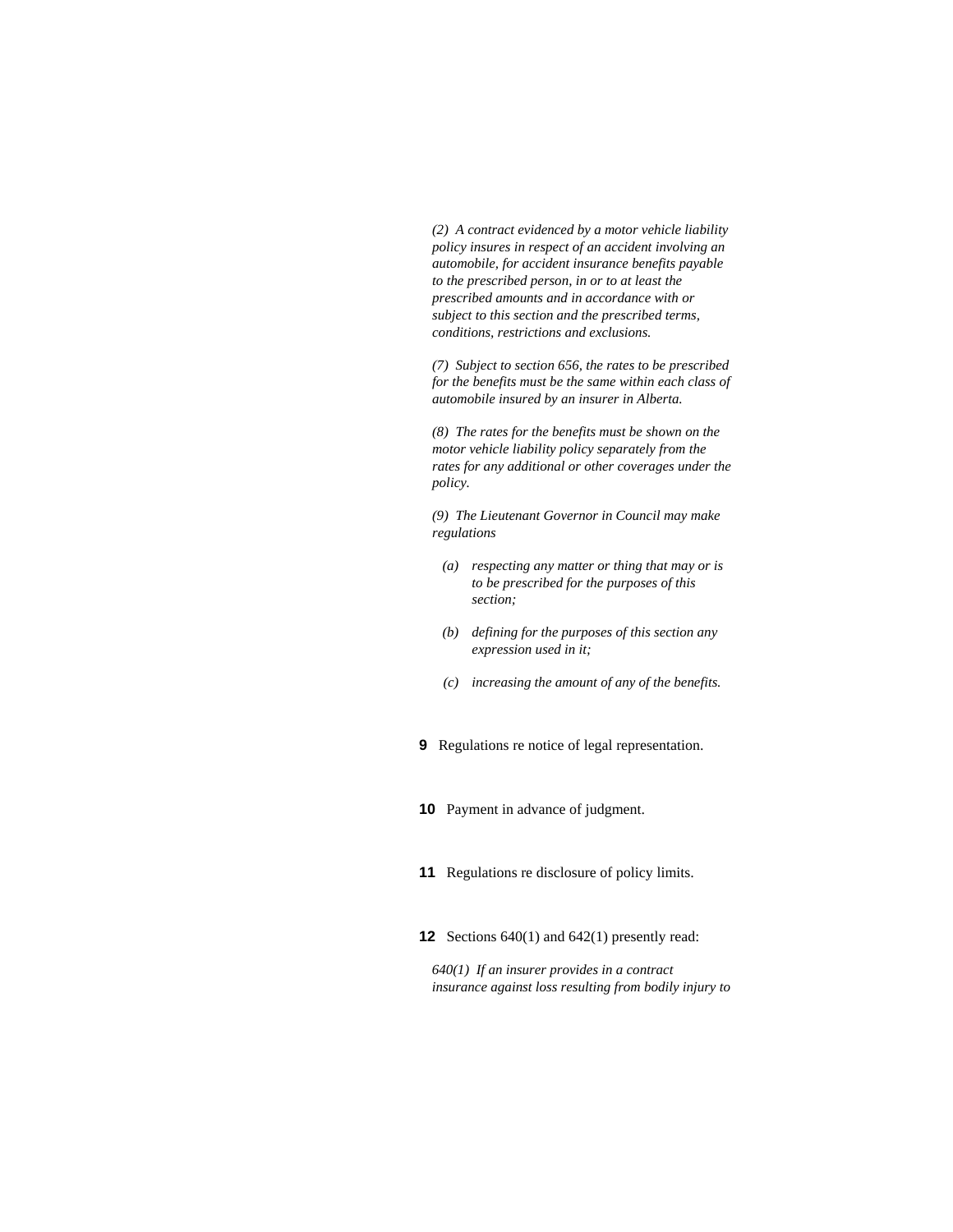*or the death of a person insured arising out of an accident involving an automobile when* 

- *(a) there is legal liability of another person for the injury or death, and*
- *(b) the other person has no insurance against the liability for the injury or death or cannot be identified,*

*that insurance applies only in respect of* 

- *(c) a person who sustains bodily injury or death while driving, being carried in or on or entering or getting on to or alighting from the described automobile in respect of which insurance against liability arising out of bodily injury to or the death of a person caused by an automobile or the use or operation of an automobile is provided under the contract, and*
- *(d) the insured named in the contract and the spouse or adult interdependent partner of the insured named in the contract and any dependent relative residing in the same dwelling place as the insured named in the contract who sustains bodily injury or death while driving, being carried in or on or entering or getting on to or alighting from or as a result of being struck by any other automobile that is defined in the contract for the purposes of that insurance.*

*642(1) When in a contract an insurer provides accident insurance benefits in respect of the death of or injury to an insured arising out of an accident involving an automobile, the insurance applies only in respect of* 

 *(a) any person who sustains bodily injury or death while driving or being carried in or on or entering or getting on to or alighting from or, if not the occupant of another automobile, as a result of being struck by an automobile owned by the insured named in the contract*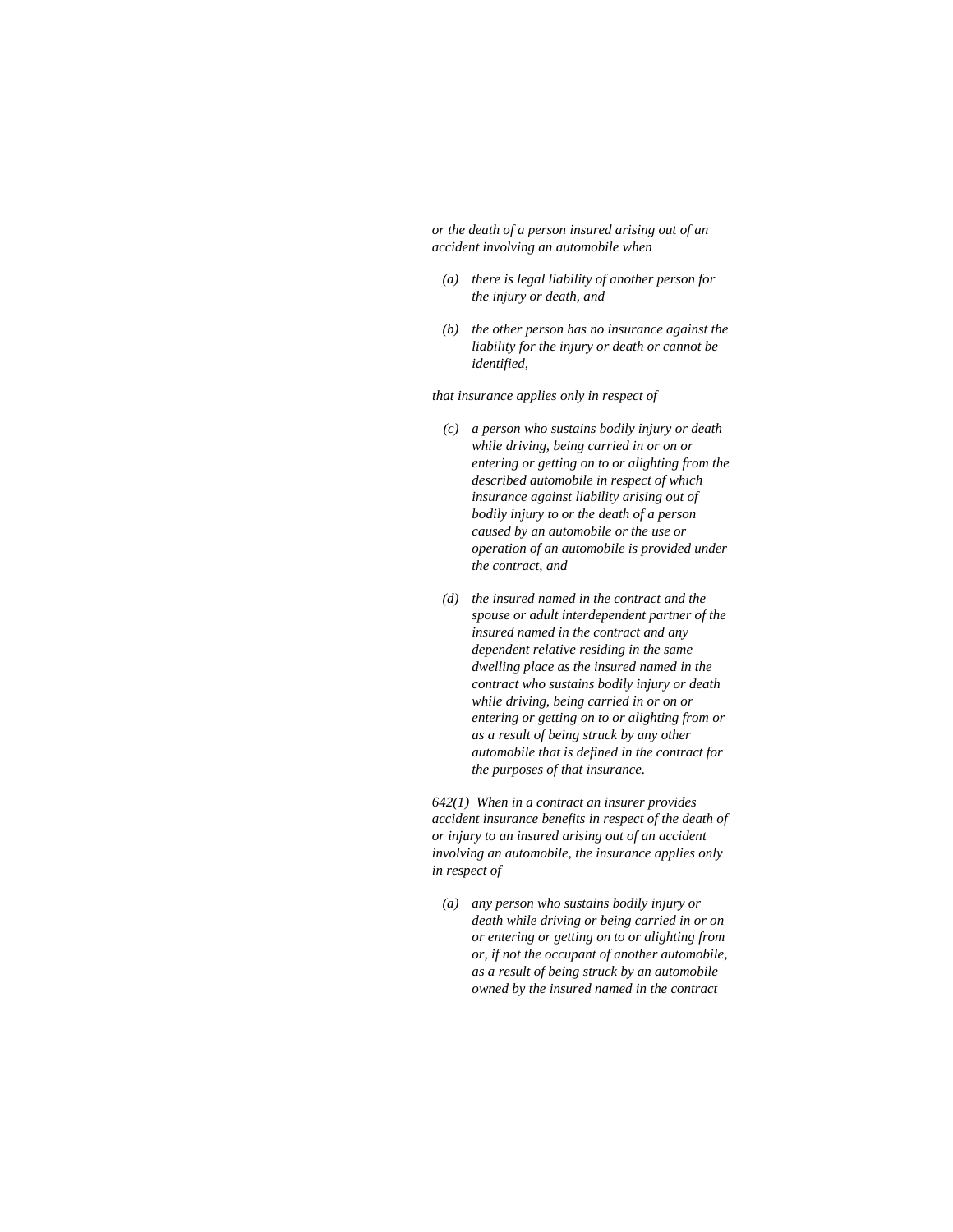*in respect of which insurance against liability arising out of bodily injury to or the death of a person caused by an automobile or the use or operation of an automobile is provided under the contract, and* 

 *(b) the insured named in the contract and the spouse or adult interdependent partner of the insured named in the contract and any dependent relative residing in the same dwelling place as the insured named in the contract who sustains bodily injury or death while driving or being carried in or on or entering or getting on to or alighting from or as a result of being struck by any other automobile that is defined in the policy for the purposes of the insurance.* 

**13** Provisions added respecting minor injuries and structured judgments.

#### **14** Section 651(1) presently reads:

*651(1) An insurer that makes any payment or assumes liability for making any payment under a contract is subrogated to all rights of recovery of the insured against any person and may bring action in the name of the insured to enforce those rights.* 

**15** The heading preceding section 652 and sections 652 to 660 presently read as follows:

#### *Automobile Insurance Board*

- *652 In sections 653 to 661,* 
	- *(a) "Board" means the Alberta Automobile Insurance Board referred to in section 653(1);*
	- *(b) "minimum insurance" means the insurance referred to in sections 627(1) and 629;*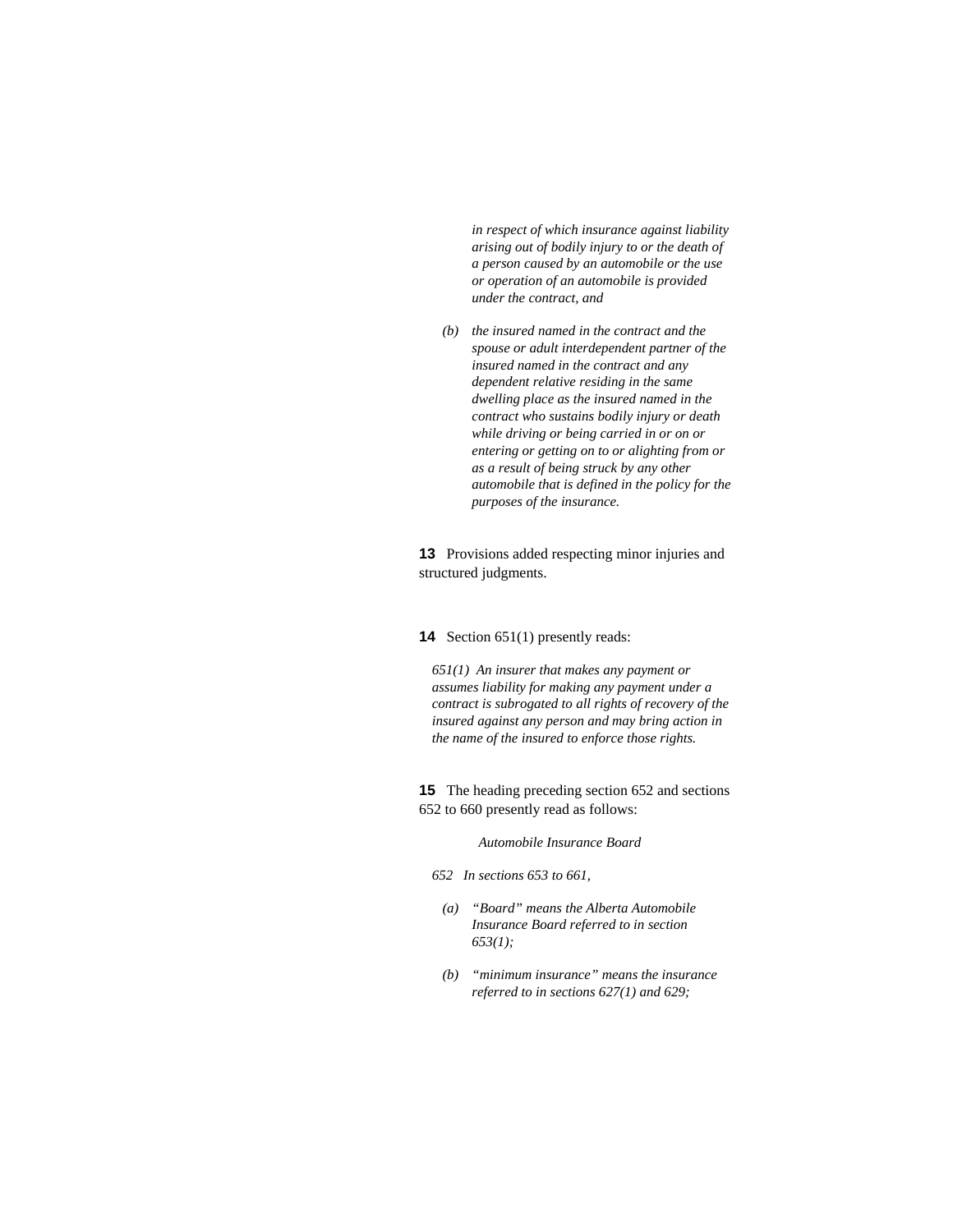*(c) "rates" means the price charged for a motor vehicle liability policy or any coverage under that policy.* 

*653(1) The Lieutenant Governor in Council may establish a board to be known as the "Alberta Automobile Insurance Board" consisting of the members that the Lieutenant Governor in Council appoints.* 

- *(2) The Lieutenant Governor in Council may*
- *(a) designate one of the members of the Board as chair and another as vice-chair, and*
- *(b) fix the remuneration and provide for the payment of expenses to be paid to the members who are not employees of the Government.*

*(3) In accordance with the Public Service Act, there may be appointed the staff and other persons required by the Board.* 

*(4) Subject to the approval of the Lieutenant Governor in Council, the Board may from time to time appoint one or more experts or persons having special technical or other knowledge to inquire into and report to the Board in respect of any matter before the Board or in respect of which the Board considers it necessary to have information for the proper carrying out of its duties.* 

*(5) A person appointed by the Board pursuant to subsection (4) must be paid the remuneration specified by the Lieutenant Governor in Council.* 

*(6) A majority of members constitutes a quorum of the Board for the purpose of exercising its powers and performing its duties.* 

*(7) An order, direction, approval or other instrument that the Board is permitted or required to make may be made on its behalf by the chair, the vice-chair or any other member of the Board.*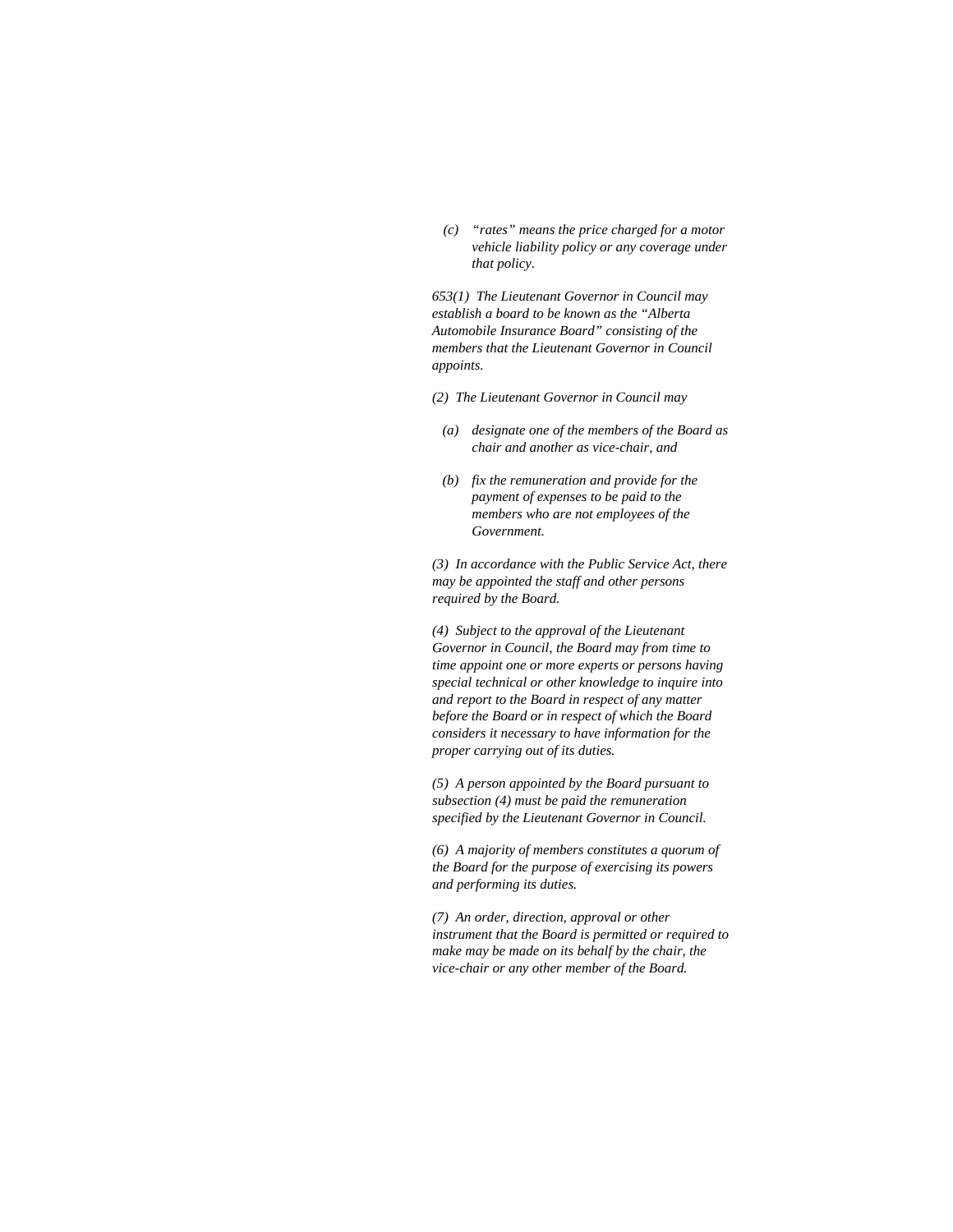*(8) An order, direction, approval or other instrument purporting to be signed by the chair, the vice-chair or a member of the Board on behalf of the Board is admissible in evidence in any proceedings as proof, in the absence of evidence to the contrary,* 

- *(a) that the order, direction, approval or instrument is the act of the Board or of a quorum of the Board, and*
- *(b) that the person signing it was authorized to do so*

*without proof of the appointment of the individual signing as a member of the Board, or the individual's designation as chair or vice-chair, as the case may be, or of the individual's signature.* 

*(9) The Board may make rules governing its procedures.* 

*(10) The chair, vice-chair and every other member of the Board has the power of a commissioner under the Public Inquiries Act.* 

- *654 The Board has the power*
- *(a) to investigate any matter it thinks fit respecting automobile insurance in Alberta, including rates, benefits and availability of automobile insurance, and*
- *(b) to prohibit* 
	- *(i) an insurer from charging any rate for the minimum insurance above a rate filed pursuant to section 655,*
	- *(ii) any change in class of an automobile from the classification of that automobile filed pursuant to section 655, or*
	- *(iii) any change that would have the effect of increasing a rate for the minimum insurance for any insured or class of insured or that would have the effect of*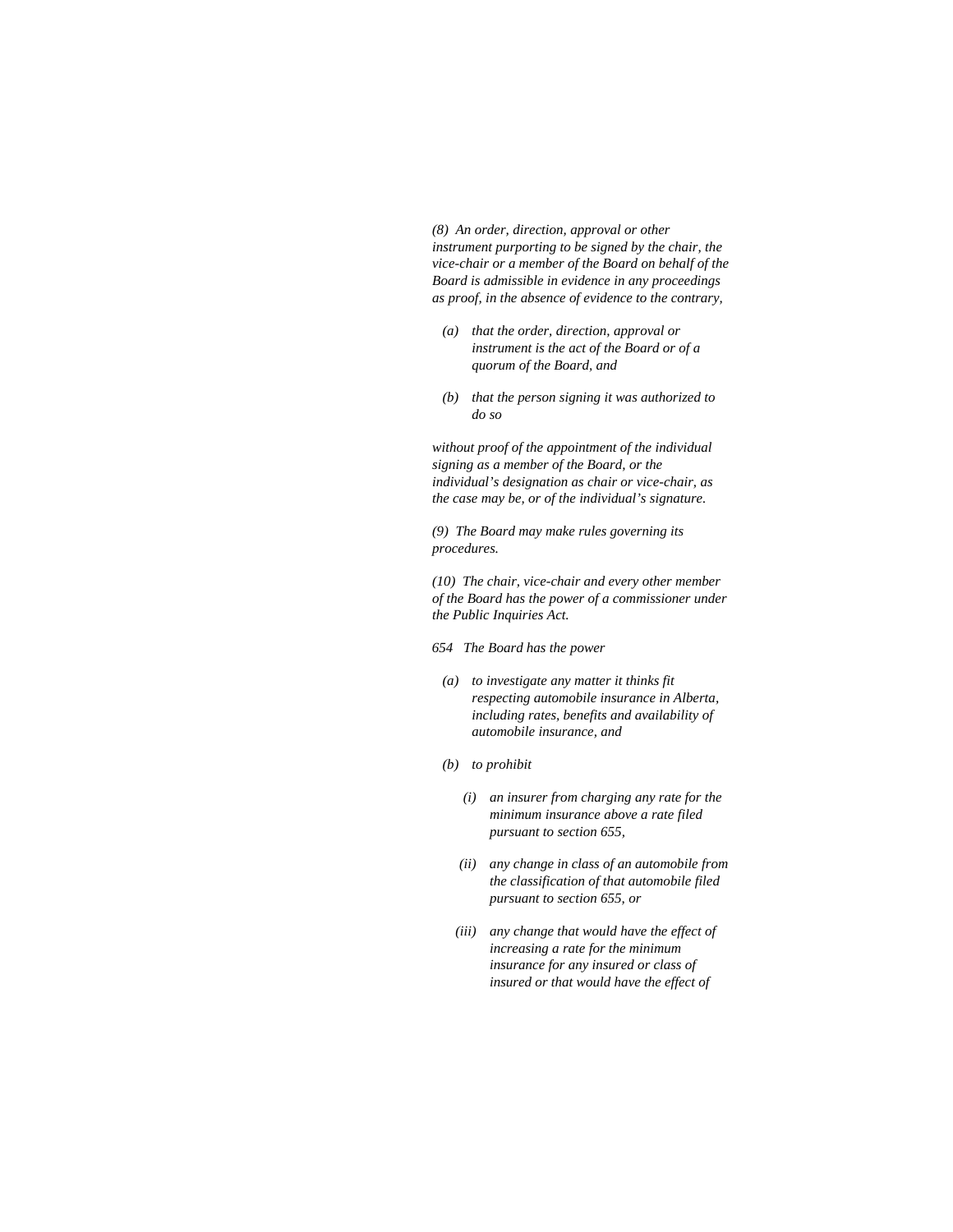*changing an automobile from one class to another,* 

 *unless the increase or change has first been approved by the Board under section 656(4) or (5).* 

*655 Every licensed insurer of automobiles must file with the Board the full schedule of rates it intends to apply to every motor vehicle liability insurance policy to be issued by it in Alberta showing separately* 

- *(a) the number and types of classes of automobiles proposed to be insured by the insurer in respect of which the minimum insurance applies, and*
- *(b) the rates proposed to be charged for the minimum insurance with respect to each class of automobile.*

#### *656(1) No insurer may*

- *(a) charge the proposed rates filed under section 655 or any other rate for the minimum insurance, or*
- *(b) change an automobile from one class to another or add to or in any manner change the number or type of classes of automobiles filed with the Board,*

#### *unless*

- *(c) the Board has approved* 
	- *(i) the rates,*
	- *(ii) the classification of automobiles, and*
	- *(iii) the rates attaching to each class of automobile,*
- *or*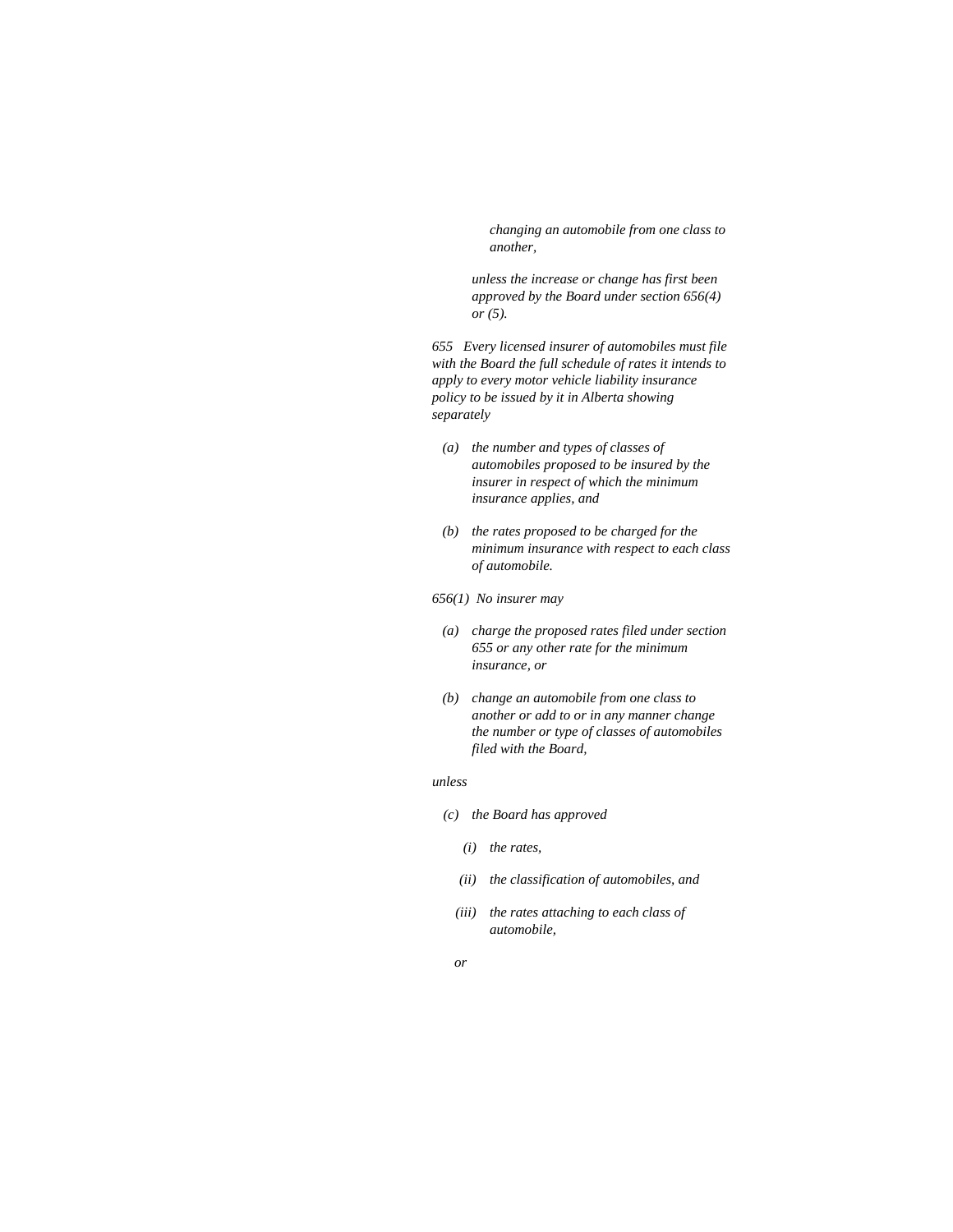*(d) the rates, the classification of automobiles and the rates attaching to each class of automobile have been filed with the Board for 60 days and the Board has neither approved nor disapproved the filing or any part of the filing.* 

*(2) When an insurer receives an approval or is permitted to proceed pursuant to subsection (1), the insurer must not* 

- *(a) increase its rates with respect to the minimum insurance either generally or with respect to a particular class of automobile,*
- *(b) change the class of any automobile with respect to the minimum insurance, or*
- *(c) make any other change that would have the effect of increasing any rate for the minimum insurance or changing any class of any automobile with respect to the minimum insurance,*

*without first applying to the Board and receiving its approval pursuant to subsection (4) or (5).* 

*(3) Where the Board is not satisfied that an insurer has filed all the matters referred to in this section, or requires additional details or information, it may, by order directed to the insurer, require the additional information and details.* 

*(4) If an insurer wishes* 

- *(a) to increase any rate for the minimum insurance,*
- *(b) to change the class of any automobile or the number or types of classes of automobile,*
- *(c) to change any rate attaching to any particular class of automobile, or*
- *(d) to make any other change that would have the effect of increasing any rate for the minimum*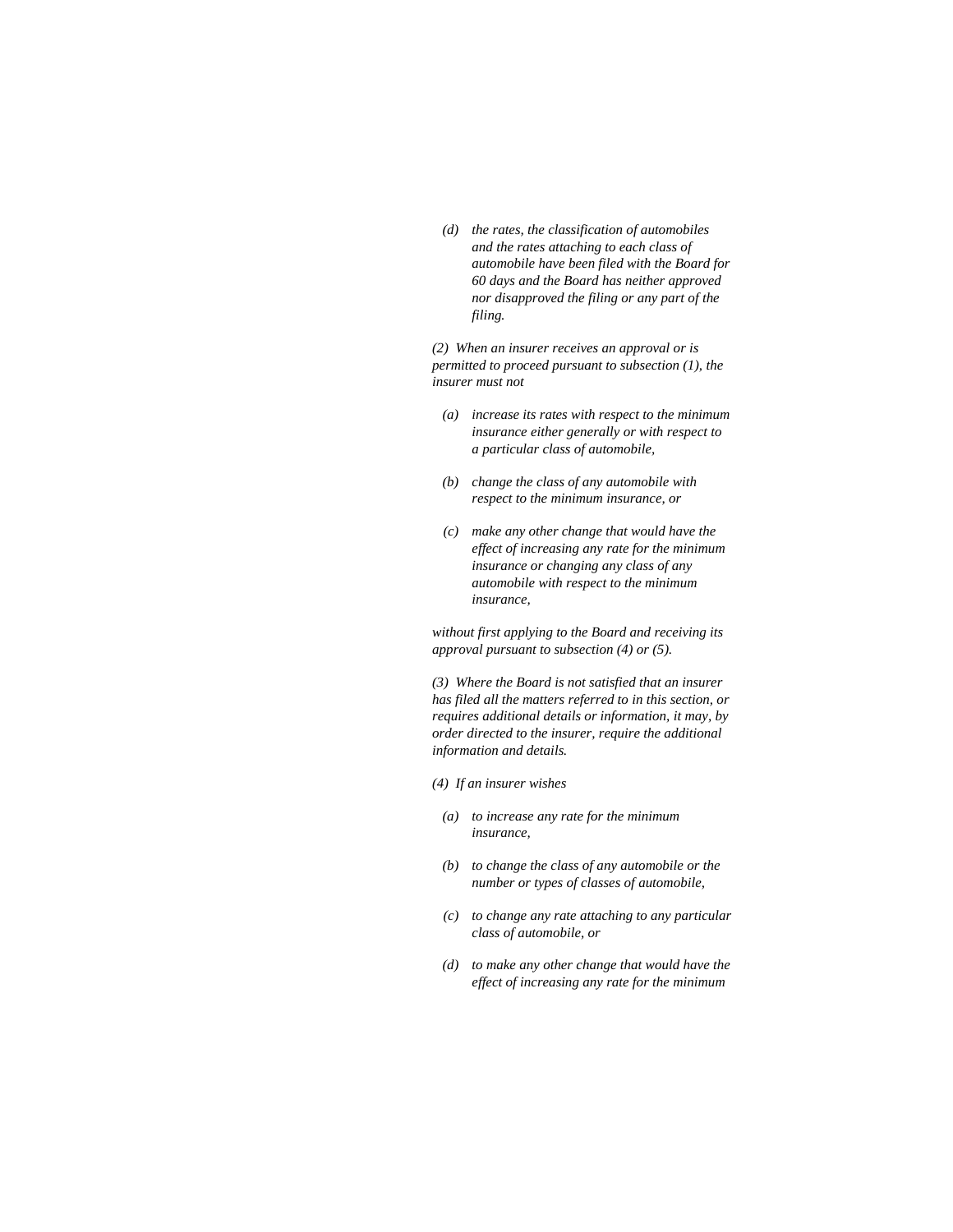*insurance or any change that would have the effect of changing the number or type of class of automobile with respect to the minimum insurance,* 

*it may apply to the Board for approval of the increase, change of class or classification or the number or type of classes of automobile or any other change, and the Board in its discretion by order may* 

- *(e) approve the application or any part of the application, or*
- *(f) disapprove the application or any part of the application.*

*(5) When an insurer makes an application to the Board pursuant to subsection (4) and the application has not been approved or disapproved during a period of 60 days from the date the application is filed, the application is deemed to have been approved and the increase in rates, change of class or classification of automobile or the type or number of classes of automobile or any other change applied for pursuant to subsection (4) may be made by the insurer on expiration of the 60-day period.* 

*(6) When an application by an insurer has been approved pursuant to this section, the Board may at any time after the approval investigate* 

- *(a) the rates of the insurer for the minimum insurance,*
- *(b) the division into classes of automobile and the classification of automobiles and the number and type of classes of automobile with respect to the minimum insurance, or*
- *(c) the rates for the minimum insurance attaching to any particular class of automobile,*

*and, despite any prior approval, may order the insurer to reduce or change its rates, to change the classification of any automobile or the class or*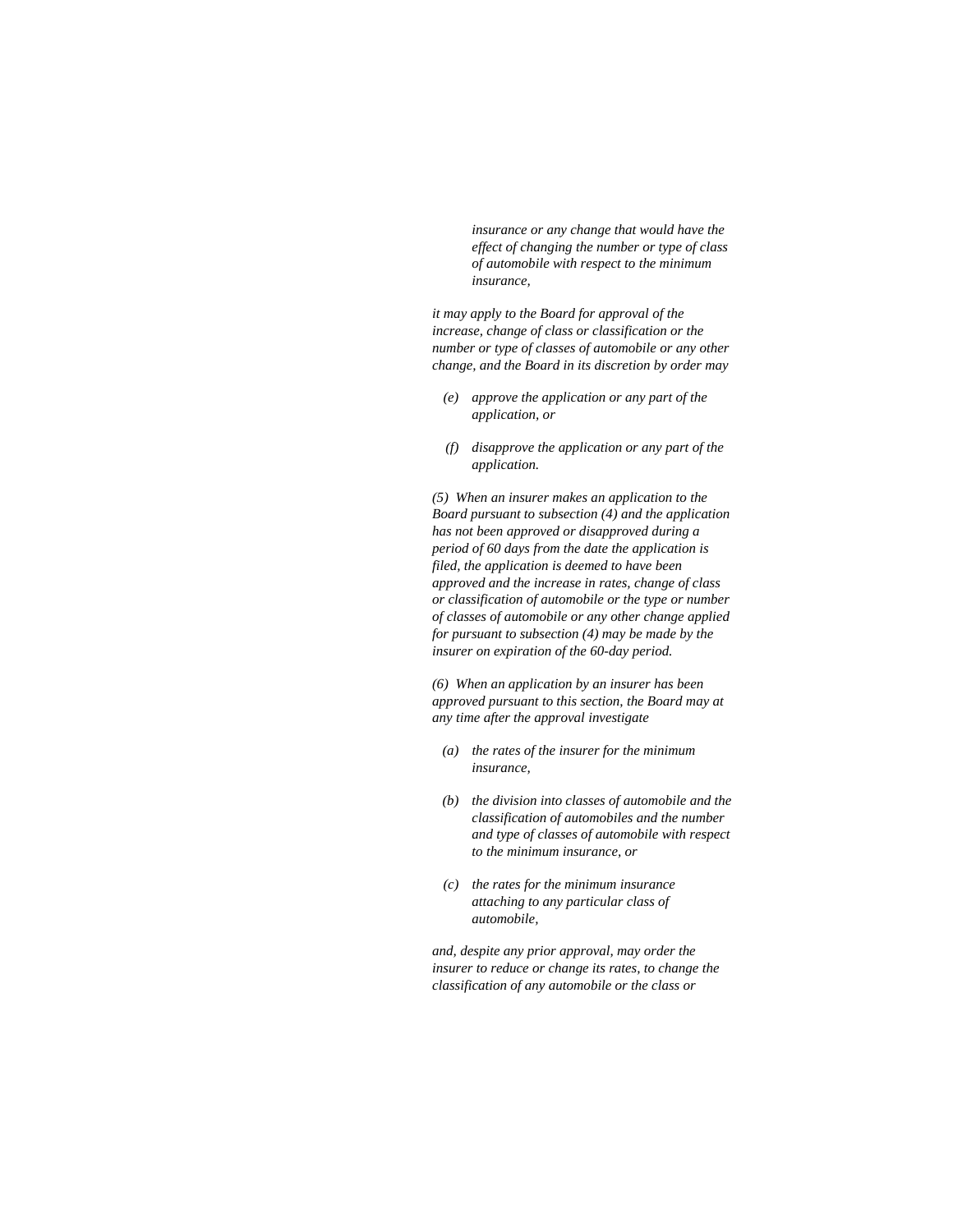*number or type of automobile or make any other change with respect to the minimum insurance in the manner directed by the Board.* 

- *657 An insurer that*
- *(a) fails to file its rates pursuant to section 655,*
- *(b) charges the proposed rate prior to its approval in contravention of section 656(1),*
- *(c) increases the rate payable for the minimum insurance in contravention of section 656(2),*
- *(d) adds to or in any manner changes the class of automobile, the classification of an automobile or the number or type of classes of automobile in contravention of section 656(2),*
- *(e) makes any change in a rate or class or classification of automobile without approval pursuant to section 656(4) and (5), or*
- *(f) in any manner fails to comply with an order or direction of the Board,*

*is guilty of an offence.* 

*658(1) The Board must make and submit to the Minister an annual report on the operation of the Board.* 

*(2) The Minister must lay the report before the Legislative Assembly if it is then in session or if it is not, within 15 days after the opening of the next following session.* 

- *659(1) Except as provided in this section,*
- *(a) every decision, order, approval, direction or proceeding of the Board is final, and*
- *(b) no decision, order, approval, direction or proceeding of the Board may be questioned or reviewed, restrained or removed by*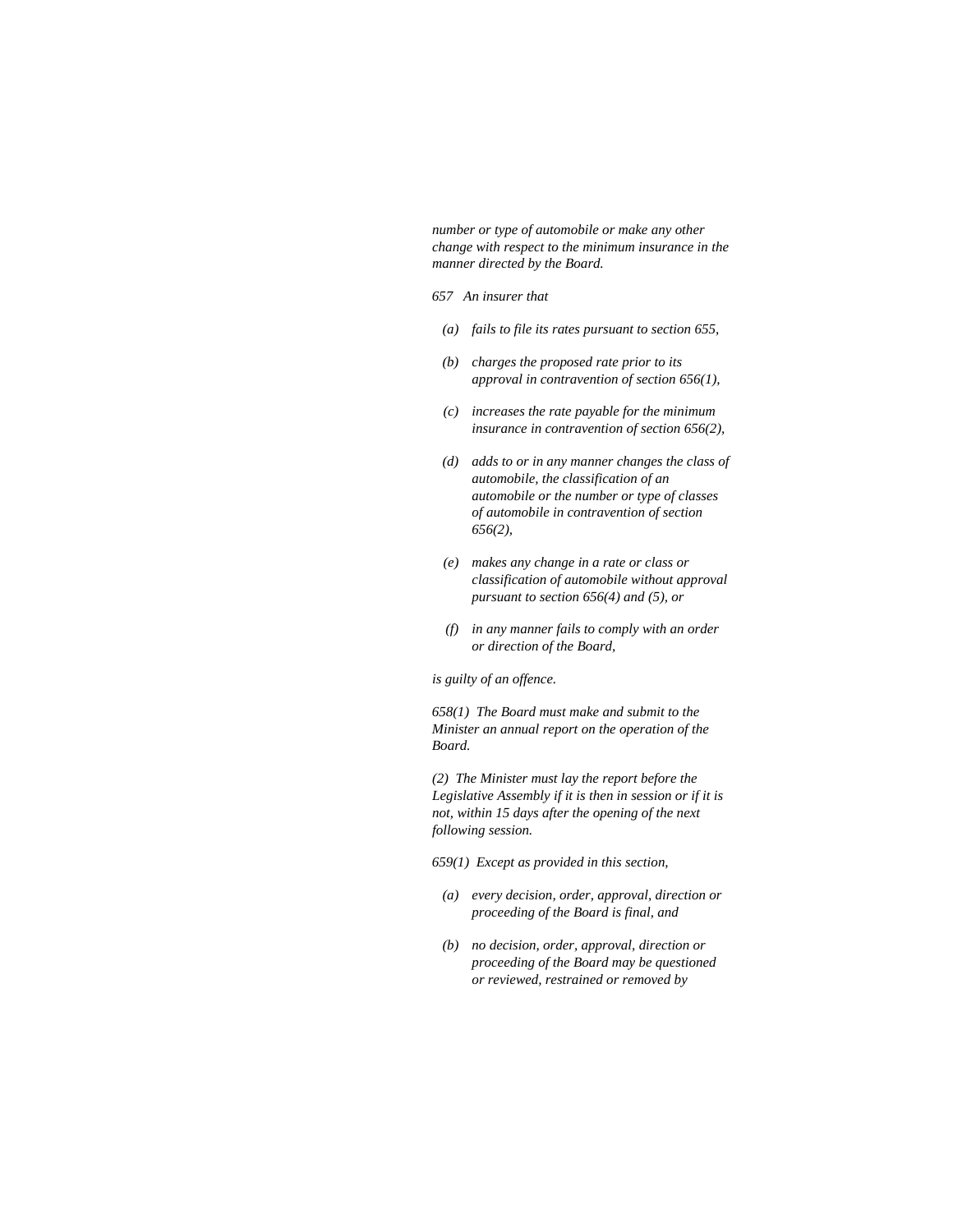*prohibition, injunction, certiorari or any other process or proceeding in any court.* 

*(2) On a question of jurisdiction or on a question of law, an appeal lies from the Board to the Court of Appeal.* 

*(3) Leave to appeal may be obtained from a judge of the Court of Appeal if* 

- *(a) an application is made within one month after the making of the decision, order, approval, direction or proceeding sought to be appealed from, or within any further time that the judge under special circumstances allows, and*
- *(b) notice of the application is given to the parties and to the Board.*

*(4) The costs of the application are in the discretion of the judge.* 

*660(1) Nothing in section 654, 655 or 656 prevents an insurer from charging a reduced rate for the minimum insurance* 

- *(a) when a person owns 2 or more automobiles classified for the minimum insurance under the same or a different class, or*
- *(b) when a person owns 2 or more automobiles under 2 or more policies with the same insurer.*

*(2) Despite subsection (1), when an insurer charges a reduced rate for the minimum insurance, the insurer must not increase the rate unless the increase is approved under section 656(4) or (5).* 

**16** Section 661 presently reads in part:

*(6) All rates charged for automobile insurance under a plan are subject to the approval of the*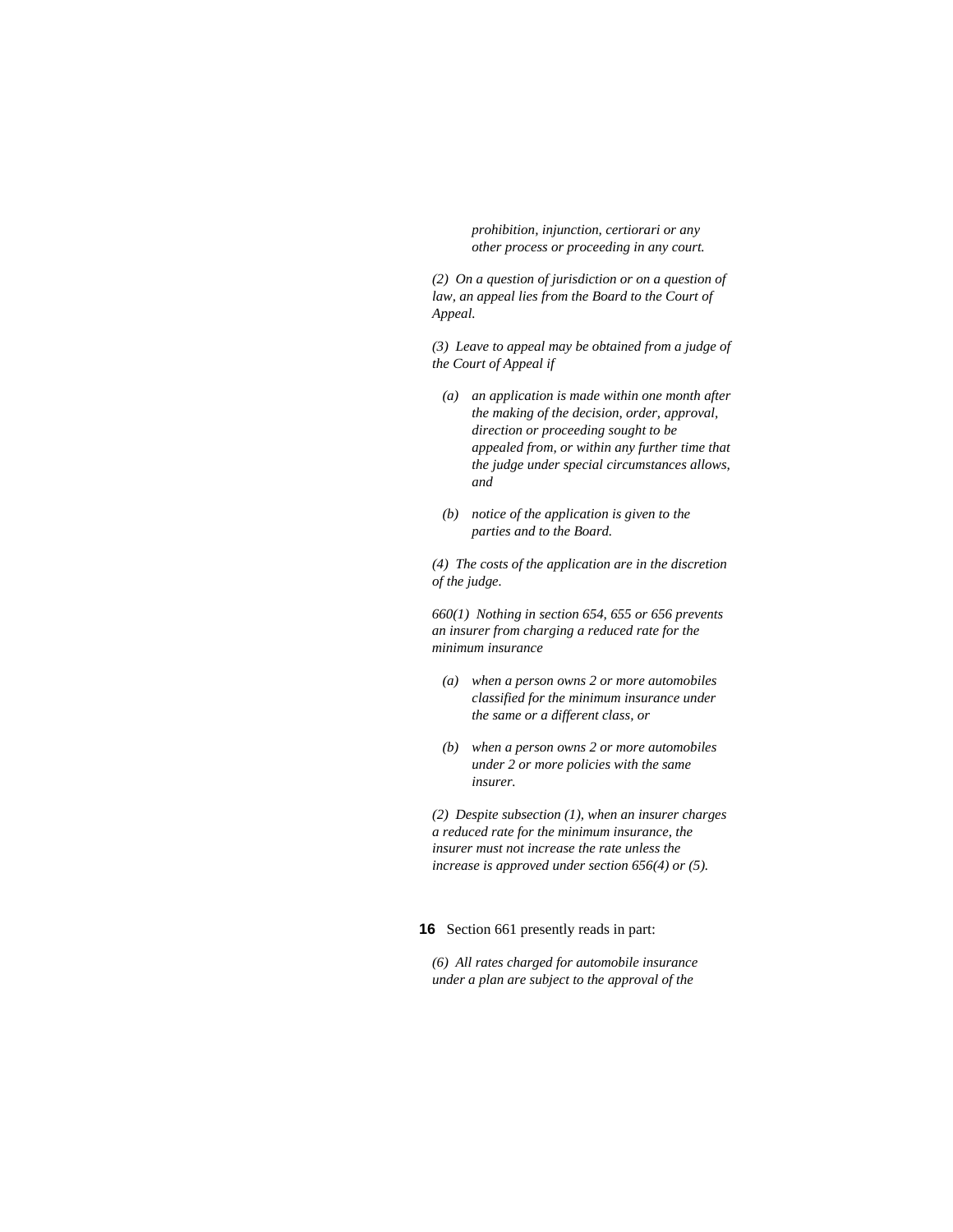*Board, and, except for section 656(1)(d), sections 655, 656, 657 and 659 apply, with all necessary modifications, to those rates.* 

*(7) Nothing in this section relieves an insurer from ensuring that the provisions of this Subpart relating to filing and the matters required by sections 655 and 656 are complied with.* 

**17** Premium freeze.

**18** Provision of insurance under previous law and providing for unforeseen and transitional matters.

**19** Section 780 presently reads in part:

*780 A person who contravenes any of the following provisions is guilty of an offence:* 

- *(a) in Part 1,* 
	- *(i) in Subpart 1, sections 18, 31(1), 36, 39(1) and (5), 40, 41, 43(1), (2) and (4), 44(1), 45, 46(1), 47(1), 49, 50 and 56;*
	- *(ii) in Subpart 2, sections 68(2), 71, 72, 73, 74(1) and 75;*
	- *(iii) in Subpart 3, sections 79, 88, 91(1), 94(1) and (5), 95, 96, 98, 99, 100(1), 102, 103 and 104;*
- *(e) in Part 5, Subpart 2, sections 525(1), 535, 538(1), (2) and (3), 539, 540(2) and (3), 610(1) and (8) and 698;*

**20** Section 781 presently reads:

*781 A person who*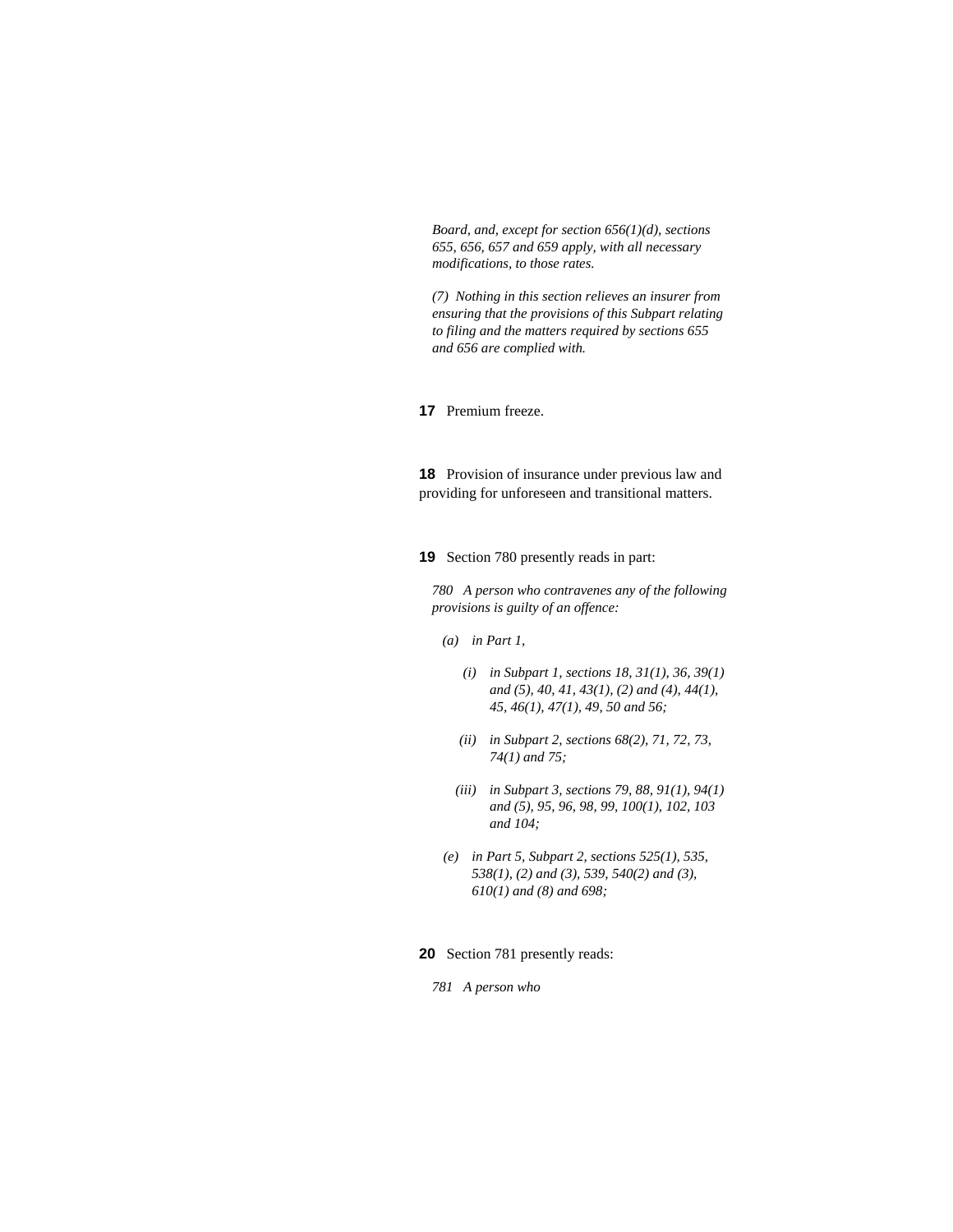- *(a) contravenes an order or direction made under section 21(4), 327(2), 423, 480.1, 507, 764, 766 or 788,*
- *(b) contravenes a regulation specified by the Lieutenant Governor in Council under section 790,*
- *(c) contravenes a written undertaking given under this Act,*
- *(d) fails to report to the Minister or Superintendent as required by this Act,*
- *(e) being a licensed insurer, contravenes any term or condition to which a licence is subject, or*
- *(f) being a provincial company, contravenes any term or condition to which its instrument of incorporation is subject*

*is guilty of an offence.* 

**21** Section 789(1) presently reads:

*789(1) Where the Minister is of the opinion that a person has contravened a prescribed provision of this Act or the regulations, the Minister may by notice in writing given to that person require that person to pay to the Government an administrative penalty by a date specified in the notice in the amount set out in the notice for each day or part of a day the contravention occurs or continues.* 

**22** Amends chapter C-23 of the Revised Statutes of Alberta 2000.

**23** Amends chapter H-12 of the Revised Statutes of Alberta 2000.